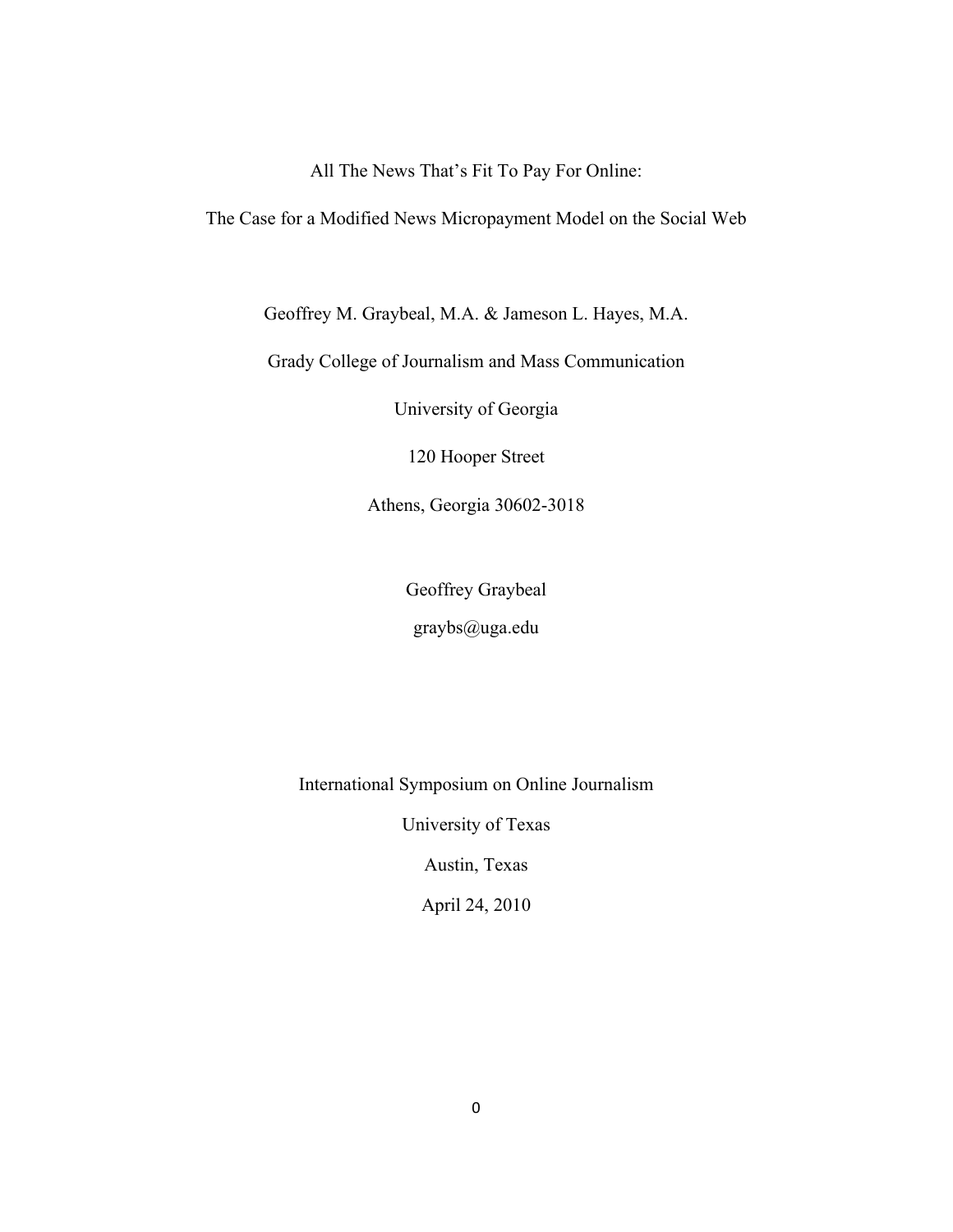#### Abstract

This theoretical paper explores the idea of small, per-article payments, which can be as low as a penny or less, for the news industry. The paper examines existing academic and industry literature on micropayments, as well as explores underlying theories in media management and economics, marketing, behavioral economics, sociology, computer information systems and mass communication. The authors propose a "Modified News Micropayment Model" that contains four primary drivers that make the idea of micropayments a feasible and attractive idea for news industries in the Social Web environment--- socialization/sharing, a microearn component, local focus and a centralized banking system. The model is presented and discussed, and future directions for research offered.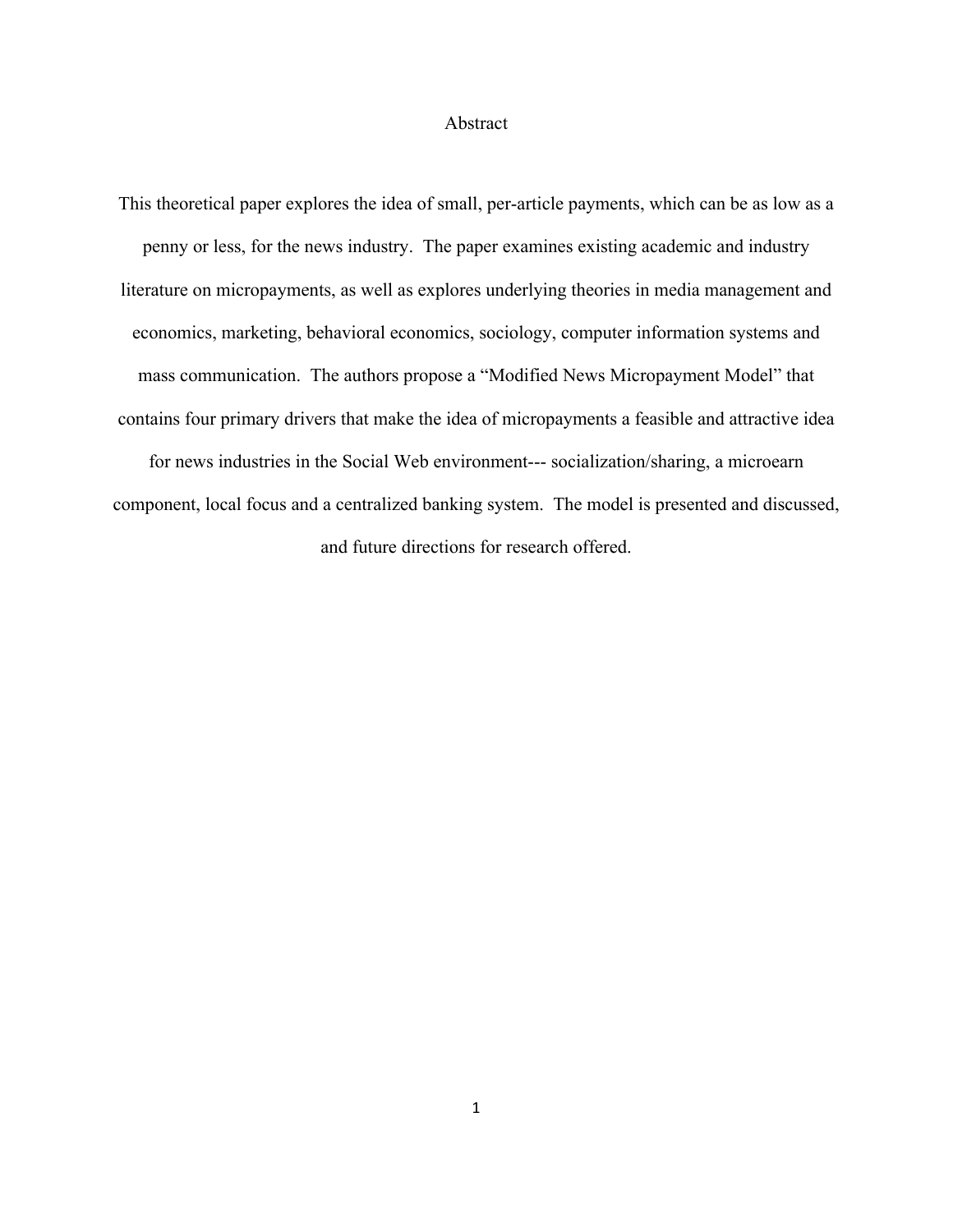Introduction

A new world for processing news and information on the Web is on the horizon. Executives at many news companies have already begun, or plan to start, charging for online content within the year (Loechner, 2009). Newspaper companies have struggled with the same problem as widely popular Social Network Sites (SNS) in the Social Web world, chiefly how to make money off their online products. In recent years, news outlets have vigorously sought new business models. Seeking new business models for online businesses, however, is not a new problem. Businesses have grappled with finding models to sustain their online operations since the World Wide Web rose to prominence in the 1990s.

 The move from a Semantic Web to a Social Web, however, has changed the stakes and opened new opportunities to create alternative business models. The Social Web is currently used to describe how people socialize or interact with each other throughout the World Wide Web. Such people are brought together through a variety of shared interests. Understanding a business model under which a firm operates is critically important when an industry "operates in a state of significant change" as news media and SNS presently are (Picard, 2000).

Of late, the search for an online business model has directed attention to micropayment models, the concept of charging consumers small amounts of money (for example a penny or less). In an early 2009 *Time* article entitled, "How to Save Your Newspaper," Walter Isaacson dubbed micropayment as the preferred route while an international 2010 Nielsen survey indicated higher willingness to pay among Americans, as well partiality to micropayment over a subscription model. With academic research clearly arguing that advertising alone cannot provide sustainable profits (e.g. Clemons, 2009), charging for content will be a necessary part of an effective business model going forward. In short, the environment is ripe for micropayment.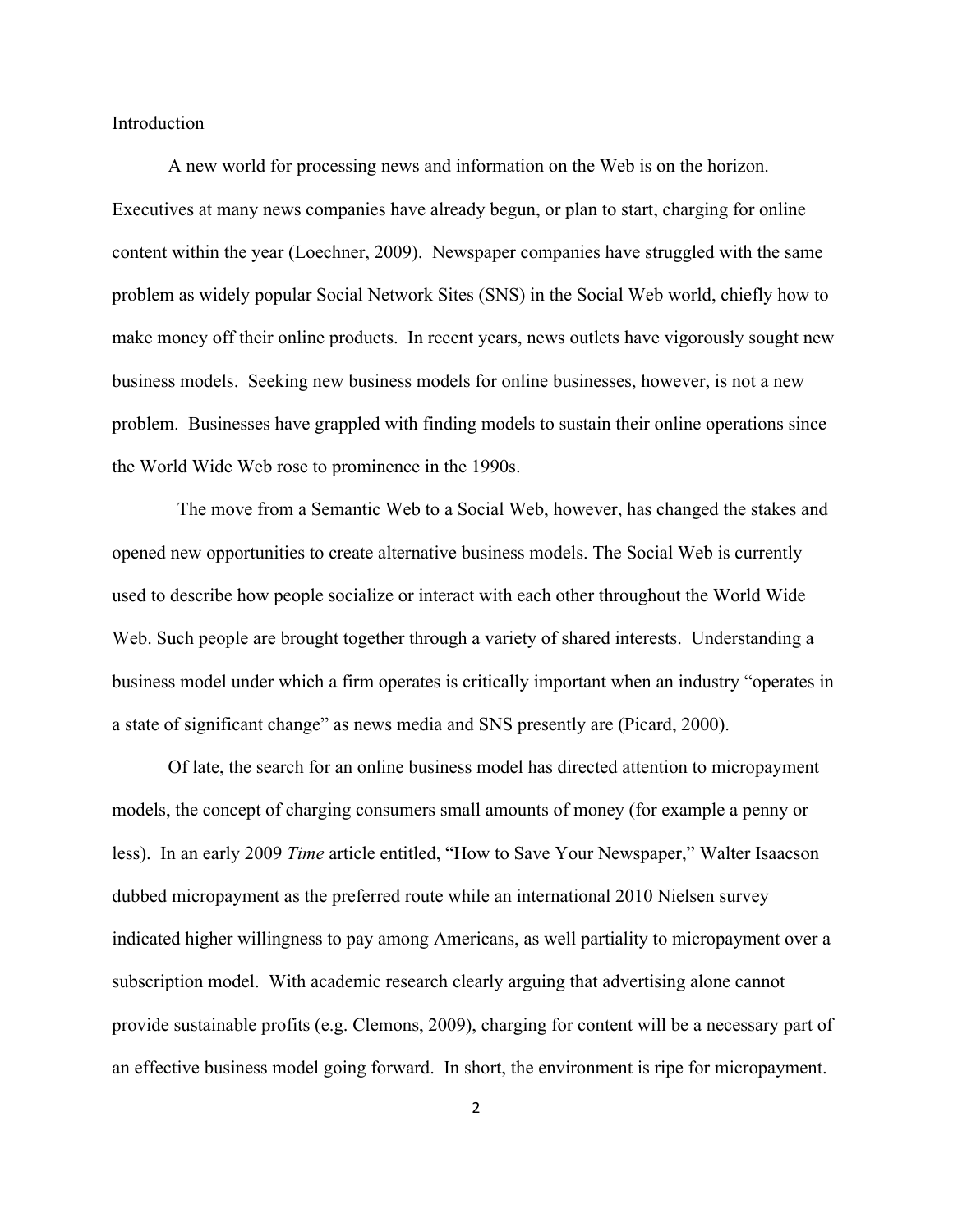If adopted in large numbers by the newspaper industry, such a change, labeled as a free-to-fee movement, would have a seismic effect on the Web, where a "free culture" has been long thought to dominate. While free has been the assumed cultural norm on the Web, hypertext inventor Ted Nelson originally envisioned embedded links as a way of enabling micropayment to make sure people who created good stuff got rewarded for it (Isaacson, 2009).

 Therefore, the current study purports to devise a business model under which micropayment for news can feasibly thrive within the Social Web climate. This paper will survey the extant literature, examine existing academic and industry research and thinking on the micropayment solution, and discuss practical and theoretical future directions for models in this realm. The paper concludes by offering a proposed new business model that converges both SNS and news media as primary players in the envisioned model. This study draws from existing economics, mass communication, management, information systems, and sociological literature.

#### Review of the Literature

#### *Defining Business Models*

The transition from a traditional media-only environment to the Semantic Web and then to a Social Web has changed the stakes for traditional media. New opportunities to create alternative business models have emerged as a result, yet, both traditional and new social media have struggled to find a sufficiently profitable alternative model. Understanding business models under which firms operate is critically important when industry "operates in a state of significant change" as legacy media and SNS presently are (Picard, 2000).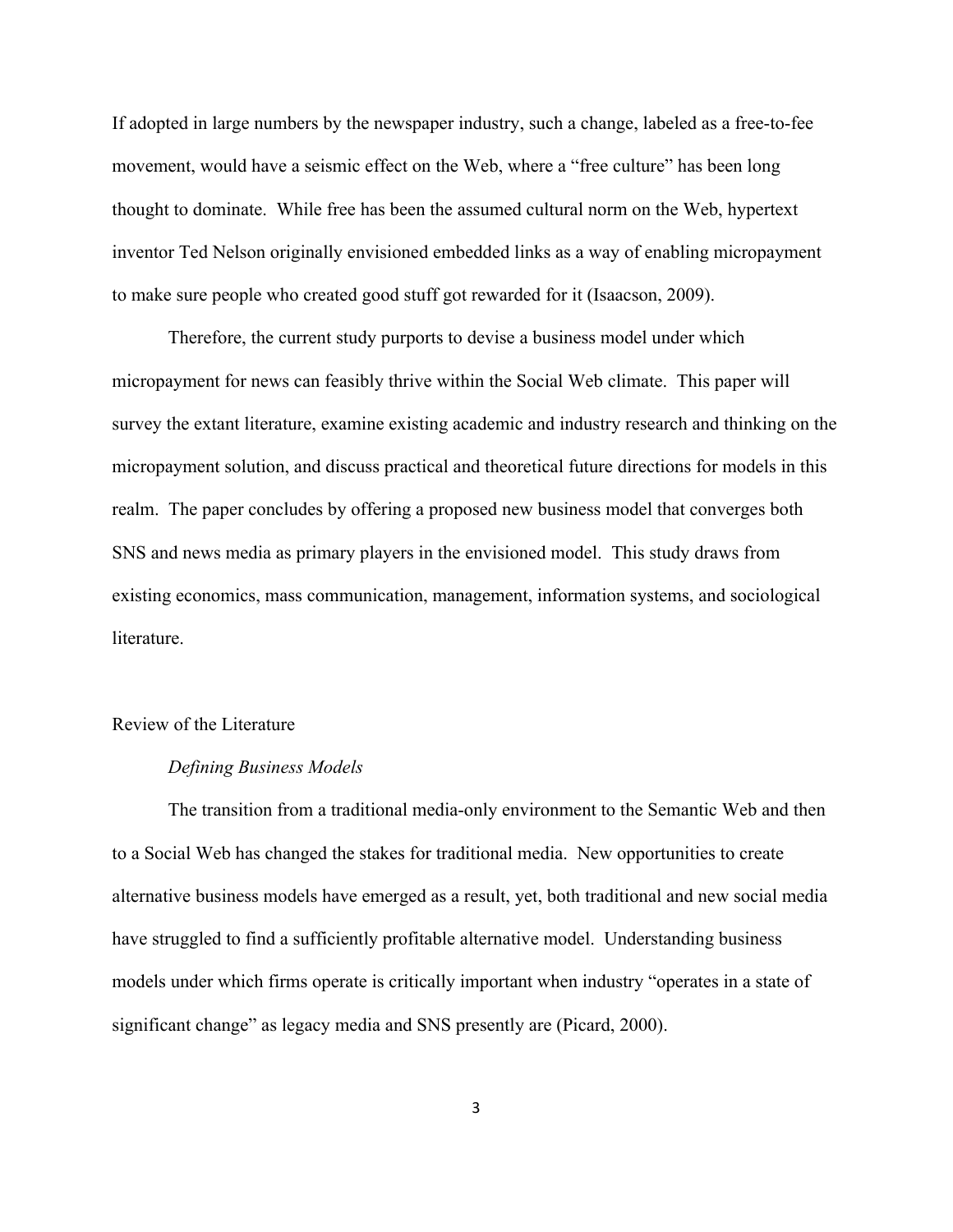"Business models" is an oft-used, and often confused term. A business model is not a strategy, which concerns itself with company, product, marketing, and pricing decisions by individual firms to meet their goals. Drawing upon the framing established by the European Commission's then-Head of Information Technologies (Timmers, 1998), Robert Picard, a prominent media economist, defines business models as "stepping back from the business activity itself to look at its bases and the underlying characteristics that make commerce in the product or service possible. A business model involves the conception of how the business operates, its underlying foundations, and the exchange activities and financial flows upon which it can be successful." (Picard, 2000, p. 62). Timmers (1998) also distinguishes between "business models" and "marketing models" and suggests that firm marketing models are necessary in order for business models to succeed. Others have argued that a business model must blend value, revenue and logistical streams that are critical to the business (Mahadevan, 2000).

 Further, Picard (2000), who explored business models of online content services before the advent and proliferation of social media, notes that failed or abandoned business models "may be reintroduced successfully for the same or a different product or service" (p. 62) if conditions in which they failed are no longer present or resistance to some elements disappears. This is worth noting given how drastic social media has altered the Internet landscape. Business models for online content services, such as Paid Internet, Free Web, and Internet/Web Ad Push, or a combination of the models, which failed to work on the Semantic Web may well work in a Social Web environment.

Accordingly, the business model proposed is an abstract framework applicable at the industry level to effectively blend value, revenue, and logistical streams available in the current

4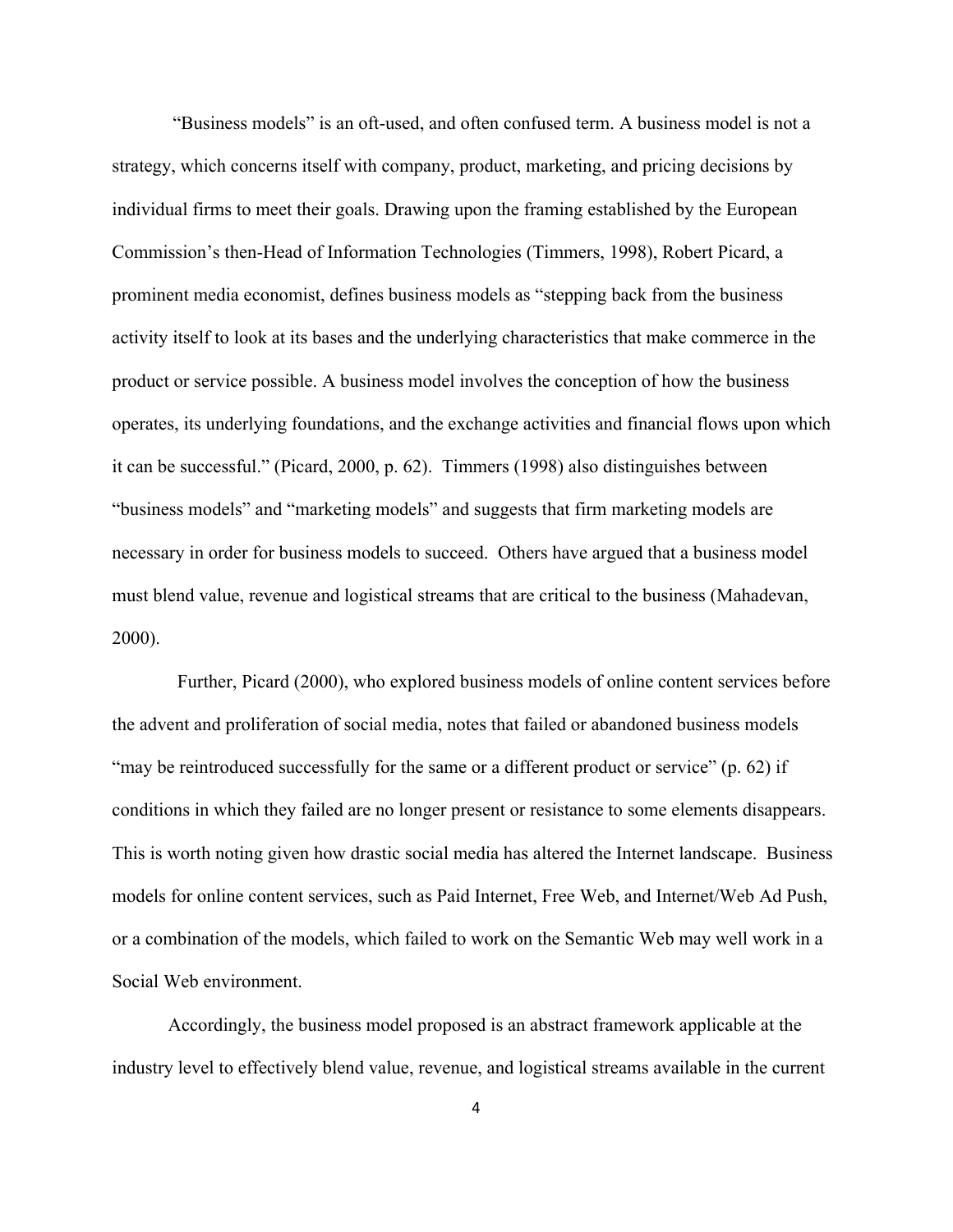environment to make money through the distribution of journalism. It should not be confused with a strategic plan-of-action which takes into account case-specific issues such as marketing, resource allocation, and benchmarks. The purpose of any business model, ultimately, is to maximize revenue efficiently to create a profit (Lauden & Travers, 2008).

## *Willingness to Pay*

Economics and marketing theories underlie discussion of several existing, and hypothetical, business models. Willingness to pay (WTP) is an important microeconomics concept worth exploring when discussing the business model referred to as micropayments, defined by The Online Publishers Association as purchases below \$5 (Smith, 2003).

 WTP denotes the maximum price a buyer is willing to pay for a given quantity of good. It is a ratio-scaled measure of subjective value the buyer assigns to the quantity desired (Wertenbroch & Skiera, 2002). A consumer buys items from a set of alternatives when WTP exceeds the purchasing price. Knowledge of WTP is crucial for determining pricing structures in any potential model for selling content online.

 Becker, DeGroot, and Marschak (1964) were among the first to empirically test and measure consumers' WTP. More recently, Wertenbroch & Skiera (2002) applied the BDM procedure in assessing the utility of lotteries and showed experimentally that differences in WTP estimates arise from the incentive constraint rather than the cognitive effort required in responding.

 Consumers' willingness to pay has been widely studied in economics and marketing (Moldovanu & Tietzel, 1998;Vickrey, 1961; Wertenbroch & Skiera, 2002) for at least four decades, but online content has more recently presented new challenges, especially how consumers have largely balked at paying for content (Dou, 2004). Chyi (2005) notes that in a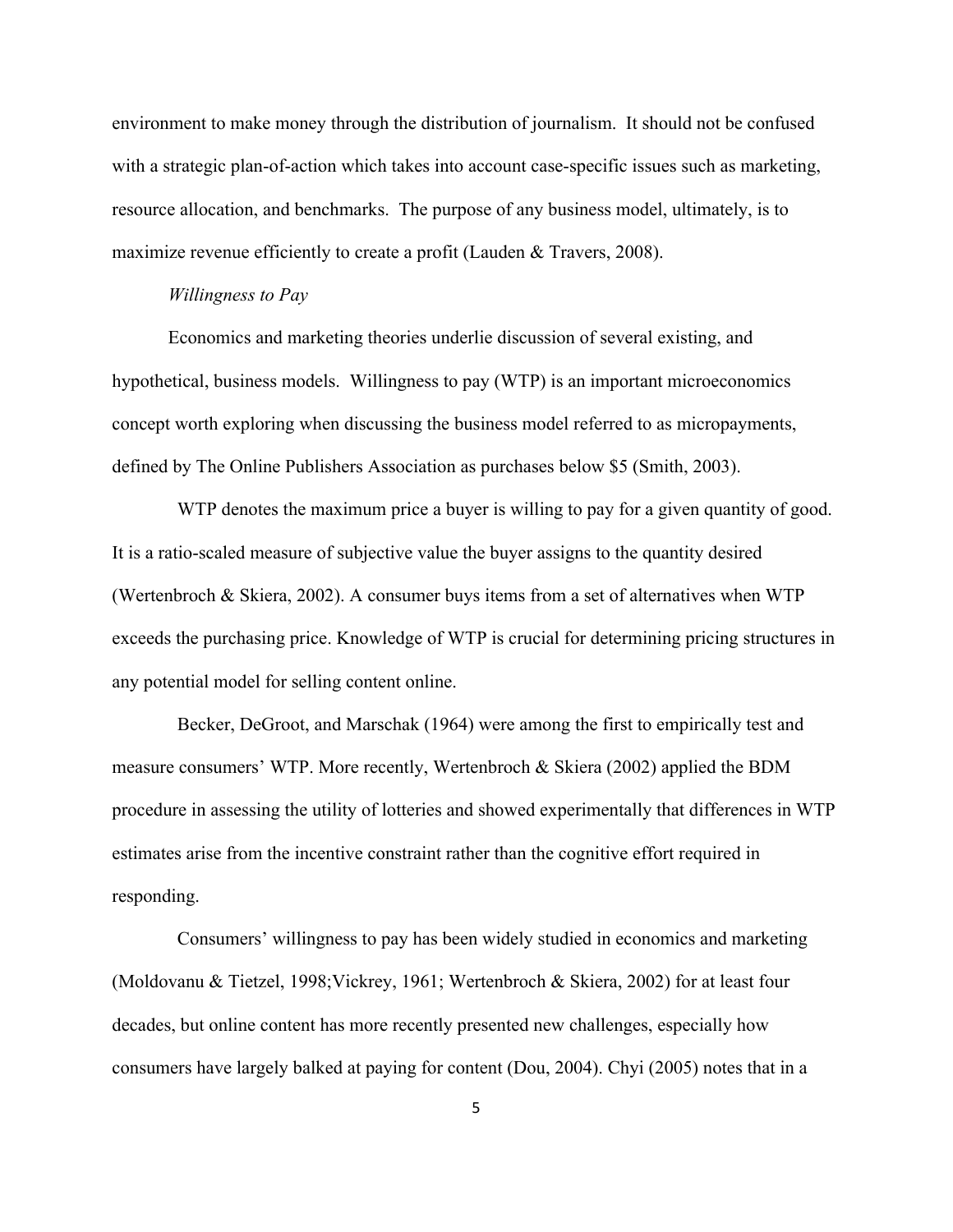content market, media products are either offered for free or for a fee, whereas WTP is usually taken for granted in the latter. But online an attitude of "no one would pay for" content has prevailed largely because of horizontal demand curves and cross-price elasticity of demand. Online news has been characterized by a demand curve at the price of zero, whereas if the price increases even by a single cent, demand drops to zero. Since substitutes for online news are available, cross-price elasticity is high so the free-to-fee switch envisioned by media outlets could cause a drop in quantity since the substitution effect would be triggered (Chyi, 2005). Chyi & Yang (2009) found evidence that consumers may consider online news as an (economically speaking) inferior good, in part, Chyi speculates simply because it is free (Chyi, 2009).

 Micropayments, by nature, should lead to lower prices because of lowered costs of production and distribution in a digital environment by eliminating middlemen, allowing media producers to sell content directly to consumers and in doing so giving consumers more control over content value (Jenkins, 2004; Smith, 2003). As Smith (2003) poses, "what is a news article at MSNBC.com or a video clip at CNN.com worth to consumers in an open market of vast alternatives? No one really knows yet."

 Marketing literature purports that consumers use extrinsic cues such as price or brand name to form perceptions of either value, risk or a combination of the two (Dou, 2004) in making purchase decisions. A consumer can use the extrinsic cues to derive product benefits and monetary sacrifice, which leads to perceived product value and thus, willingness to pay, or from the competing stream, consumers form perceptions of risk, which lead to value perceptions and purchase intentions (Dodds, Monroe & Grewal, 1991; Zeithaml, 1988, Bearden & Shimp, 1982, Dou 2004).

6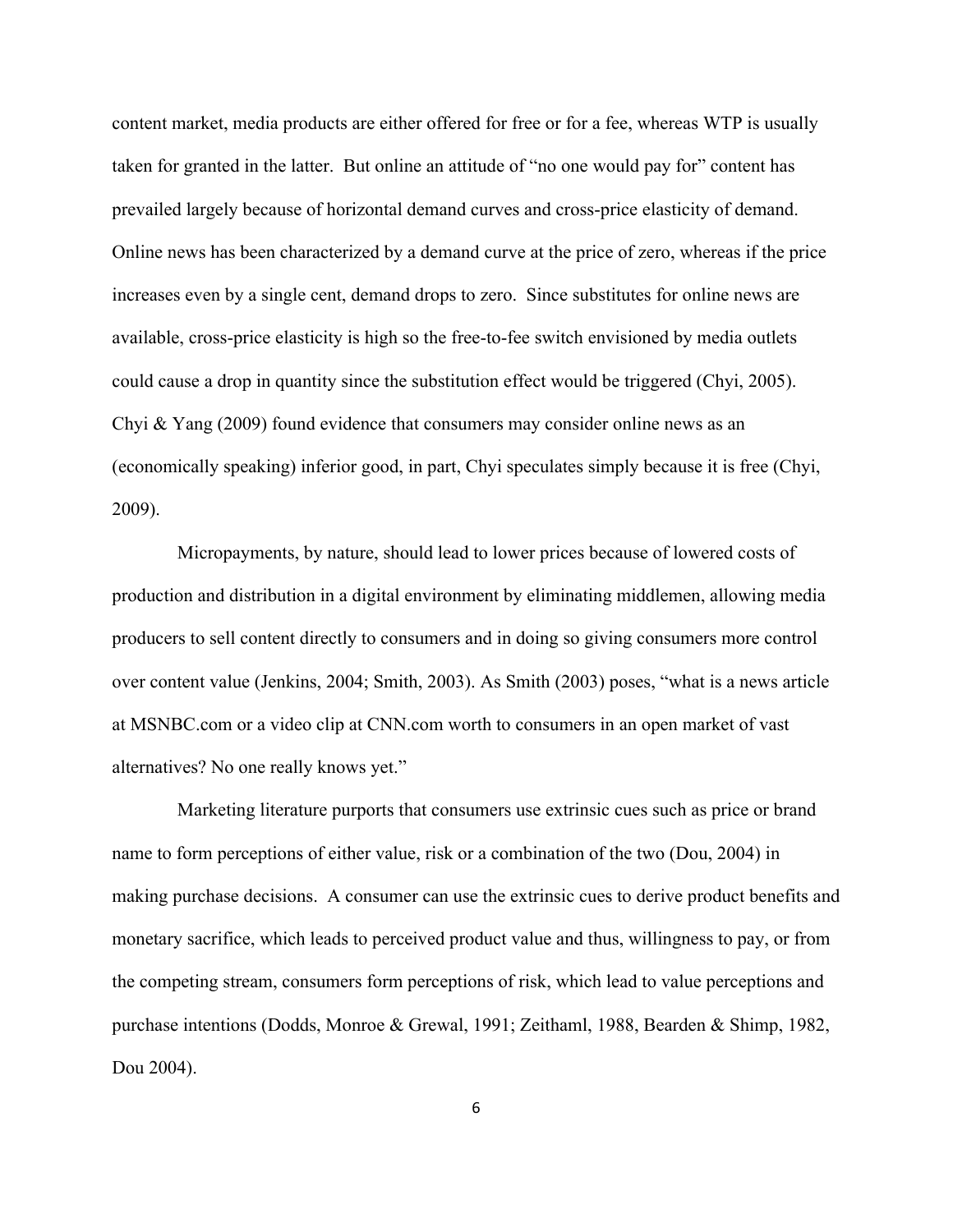More recently, marketing research has begun to explore consumer WTP under a variety of different conditions, such as through a foreign currency or a medium points system (Hsee, Yu, Zhang and Zhang, 2003; Raghubir & Srivastava, 2002). Raghubir & Srivastava (2002) found that although people are aware of the distinction between nominal and real values, their judgments are biased toward the nominal values. Their research supports Shafir, Diamond and Tversky (1997)'s money illusion, which suggests that people think predominantly in terms of nominal rather than real value because nominal representations are relatively simpler and more salient. Raghubir & Srivastava found that individuals are prone to systematic biases in spending foreign money even when they are cognizant of the exchange rate. Hsee et al. (2003) found evidence that marketers can stimulate purchasing behavior by manipulating the way the medium in a rewards program, for example points or credits is distributed. These points-based outcomes are also actually media. These two findings, about currency and points as it relates to WTP, have significant implications for a micropayment business model for newspapers, as will be discussed in future directions.

## *Toward a New Business Model*

 With the emergence of the Web, traditional media outlets, such as newspapers, took a rather haphazard approach to their online product as managers viewed online content as complementary to the core print product rather than a standalone, profit-centered product (Saksena & Hollifield, 2002). More than a decade ago, only 3% of online newspapers were subscription-based and less that 20% has adopted e-commerce and pay-per-use models in 1999 (Chyi & Sylvie, 2001).

7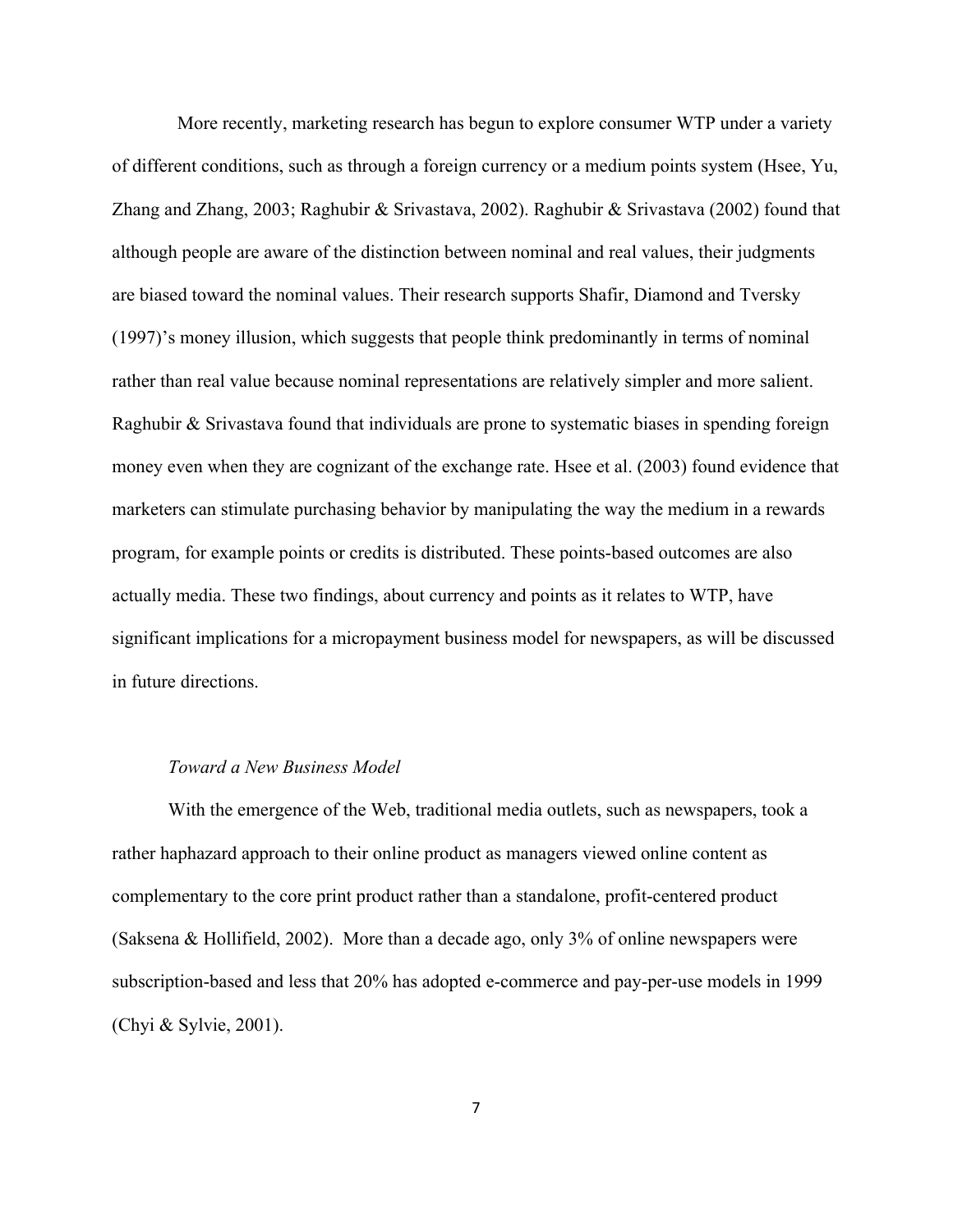By the 2000s, newspapers had succeeded in developing a user base by giving content away for free. These users are attractive to advertisers, although the amount newspapers can charge advertisers for online ads is far less than the amount they can charge in print. Obviously, the biggest risk newspapers face in converting to a fee-based model is losing readers, and thus, diminishing advertising appeal (Chyi, 2005). Losing readers, of course, may also mean losing advertisers since the sites will deliver fewer eyeballs.

Still, industry experience and research has made it clear that online advertising alone cannot sustain high enough profits to supplement advertising revenue lost as a result of the digital revolution (Sylvie & Chyi, 2007; Clemons, 2009; *The Economist*, 2009). As a result, newspapers have experimented with various online revenue models only to remain dependent upon advertising as their primary revenue source (Sylvie & Chyi, 2007). As Clemons (2009) points out, while advertising will maintain a role in revenue generation, effective paid models must be added to the mix. *The New York Times*, for example, plans to implement in January 2011 a "metered model" in which a monthly allotment of stories can be read online for free and a flat fee charged for full access after exceeding the allotment. About \$700 million in revenue is at stake, according to a former *Times* executive. Since the paper can only charge advertisers online about 1/40th of the price in print it must find new revenue streams, said Penelope "Penny" Muse Abernathy, a former executive at the *Times* and *Wall Street Journal*.

"What's riskier and more puzzling is that it's been over 10 years to figure out we've got to do something in the online arena to start capturing some value because (readers are) simply using this and eroding it as it goes," said Aberanathy, now the Knight Chair in Journalism and Digital Media Economics at the University of North Carolina (Abernathy, 2010).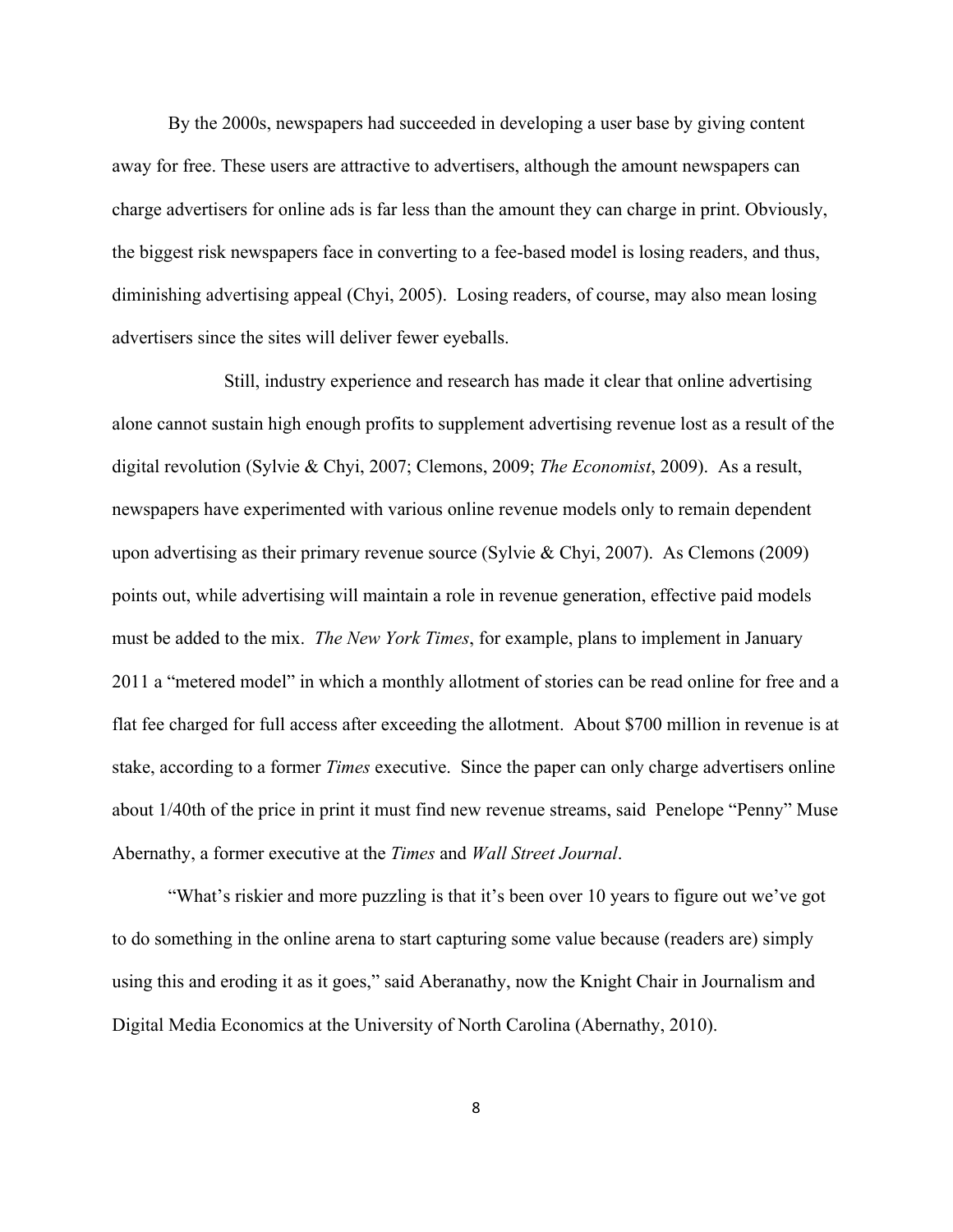While the *Times*' approach is not a micropayment model, existing research indicates that micropayment has potential to be the business model of choice among consumers. The previously discussed 2010 Nielsen survey found that 34% of newspaper readers would consider paying for online content and 42% of North Americans would prefer a micropayment plan over a subscription service to the entire Web site (Evangelista, 2010). Sindik & Graybeal (2010) reported that half of digital natives surveyed were willing to pay between a penny and 25 cents with 66% of those willing to pay preferring a 10 cent or less price point. As Clemons (2009) asserts, "People will pay for superior, timely, original content…because they value the content; they will pay for the most current stories online," citing the *Financial Times, Economist,* and *Foreign Affairs* as examples of successful paid models. Although the verdict is still out (Evangelista, 2010), research support for micropayment is increasing as is industry buzz. *Newspaper Industry Debates, Experiments with Micropay*

 A report by Young & Rubicam, a prominent national advertising and public relations company, predicted that consumers would soon pay mini-fees for much of what is now free on the Internet, dubbing the micropayment model "info a la carte."

 "Charging micropayments for the choicest morsels of information will become the prevailing business model for selling smarts, replacing unlimited access for a flat fee," read the Young & Rubicam report.

 The report, "Ten Trends for 2000," was issued a decade ago, however, indicating that discussion of micropayment as one of, if not *the* next prominent online business model, is nothing new (Bedell, 2000). The popular press in the late 1990s and early 2000s is filled with reports of companies attempting micropayment systems, and discussion and debate of the merits of such a system. A 2000 *Boston Globe* article, for example, shouted "MICROPAYMENTS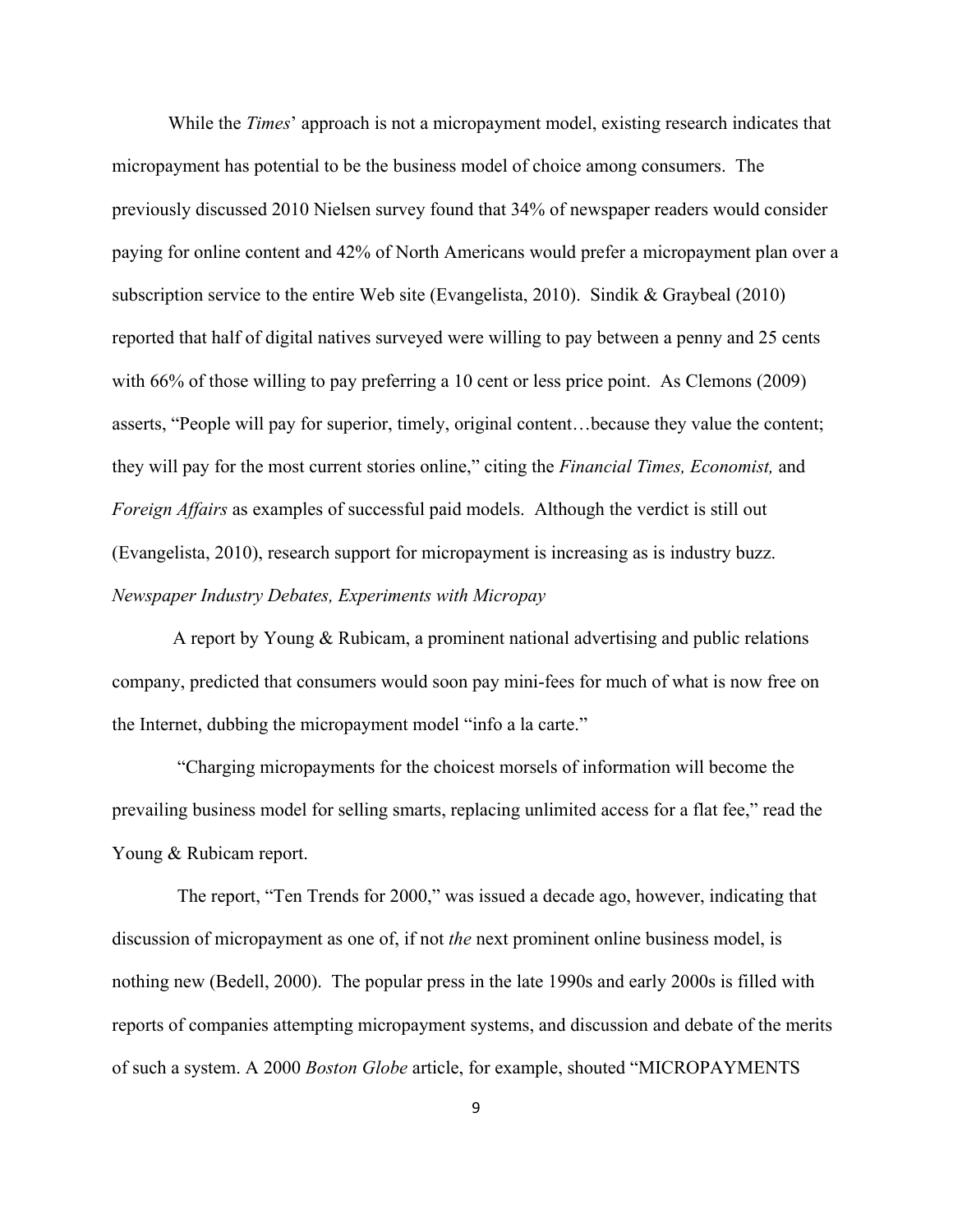COULD BE THE WEB'S NEXT BEST HOPE" while hypothesizing that payments of a penny or a fraction of a penny would eventually win acceptance among Web users (Dennison, 2000).

 Fast forward 10 years and the micropayment debate rages once again, sparked largely by a February 2009 TIME cover story written by Walter Isaacson in support of micropayments. Titled "How to Save Your Newspaper," Isaacson notes a tipping point occurred in 2008 when more Americans got their news online for free than paid for it by buying newspapers and magazines. If newspapers don't see fit to charge for its content Isaacson said he would "feel like a fool for paying for it." Sole reliance of an advertising revenue model in the online realm "can't possibly stand," Isaacson wrote.

 Michael Kingsley, the founding editor of *Slate* magazine, which abandoned its subscriber model in early 1999, responded a few days later in a *New York Times* op-ed column that "you can't sell news by the slice." Also in February, a "secret memo" by prominent lawyer Steve Brill proposing a "plan to save the New York Times and journalism itself" was published:

A business model that is based uniquely on expensive editorial quality but that derives revenue only from advertisers who only indirectly use or pay for that quality is a business model that cannot work. There is simply no example, not one, in print, online, in television of quality content offered for free ever resulting in a viable business. (Brill, 2009)

 Others chimed in. In contrast to *Slate*'s founder, its current editor, Jack Shafer, wrote a piece in *Slate* that "not all information wants to be free" and discussed ways to invent and refine rich content online that "wants to be sold." (Shafer, 2009) For as many examples of paid content's failures (*New York Times*' TimesSelect, *Slate*, latimes.com's CalendarLive), there are examples of online successes (ConsumerReports.org, *Times* premium crosswords subscribers,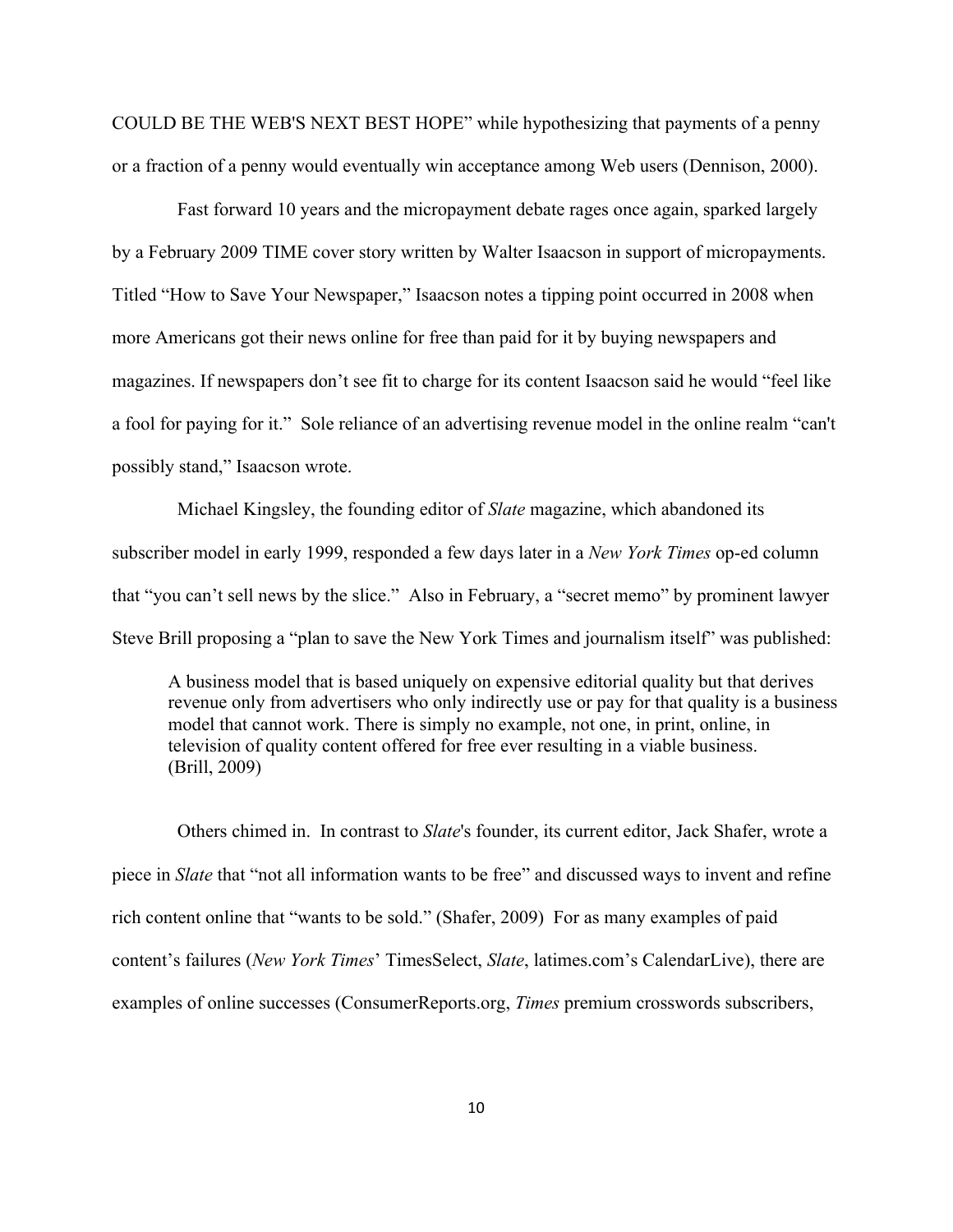paying customers at NewspaperArchive, FineCooking.Com, CooksIllustrated.Com, fantasy sports, gambling and pornography sites) (Shafer, 2009).

 The abstract discussions and debates over hypothetical micropayments in 2009 could turn out to be case studies of micropayments in action in 2010. Indicators point to a news industry poised to charge for content this year. A majority of newspaper publishers (60%) responding to a November 2009 American Press Institute survey revealed it is considering initiating paid access for information and news that is presently free, with 25% of publishers indicating they expect to implement a paid strategy within six months. WSJ.com, for example, announced in May 2009 its launch of a micropay feature in addition to its paid subscription program for occasional readers who do not want to pay a monthly subscription (Musil, 2009). Of the API newspapers surveyed, 90% do not charge for content, and only 3% have a paid-only site (Loechner, 2009).

The head of the Associated Press said that a new mindset is forming.

 "There is going to be less and less advertising for some number of years," said AP CEO Tom Curley. "Everybody knows (the business) has got to shift to some sort of user payment model." (Fine, 2009).

Everything old is new again.

 "With newspapers in cities across the country on the brink, an old idea is being resurrected in the hope of saving them: they should charge for access to their journalism on the Internet," wrote former *Wall Street Journal* Publisher L. Gordon Crovitz in a Feb. 23, 2009 column titled "Information Wants to Be Expensive," "This is a great idea, but about 10 years late."

11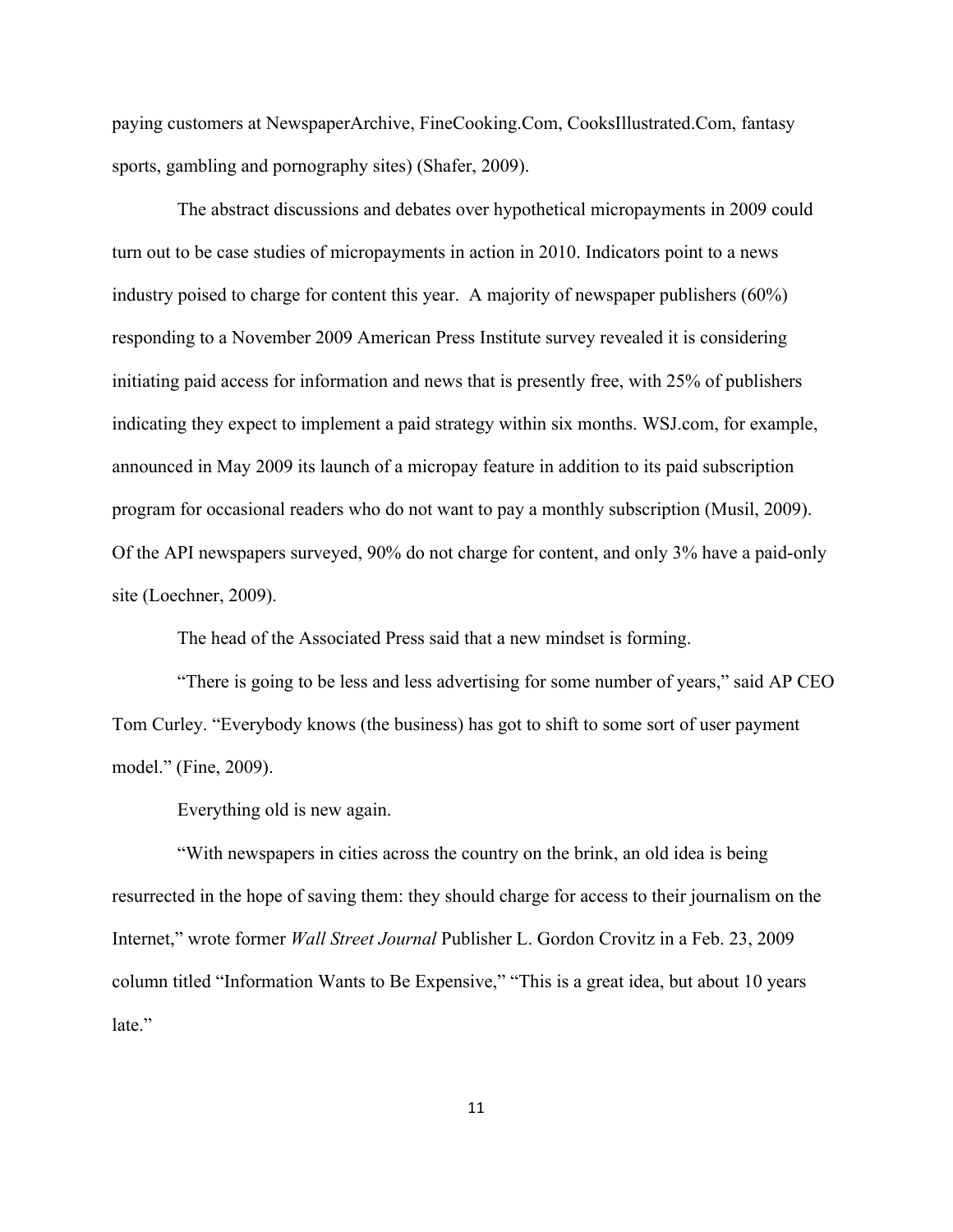Crovitz argues that newspaper publishers and editors have been asking the wrong question- "Will people pay to access my newspaper content on the Web?" when they should be asking "What kind of journalism can my staff produce that is different and valuable enough that people will pay for it online?" (Crovitz, 2009)

 Much discussion over micropayment has touched on the Web culture of no pay, often attributed to the notion that "information wants to be free," which Stewart Brand expressed. But Crovitz points out in the same quote, which is often ignored, Brand said that "information also wants to be expensive."

*Free* author Chris Anderson asked Brand why he changed the hacker imperative that information "should" be free to "wants to," to which Brand replied: "It flips the perspective from yourself to the phenomenon, and the phenomenon is that value is coming from this peculiar form of sharing. " (Anderson, 2009)

There are also movements afoot to create infrastructure and systems that will enable newspaper (and other media outlets) to implement micropayment options. Crovitz, Brill and Leo Hindery, Jr. created Journalism Online, LLC., which "seeks to enable news publishers to generate new revenues from readers and distributors for their digital content and—because it does not have to be a choice between one revenue source or the another—to restore the optimal mix of circulation and advertising revenue necessary to finance original reporting and editing. For print publishers, this move toward paid access online will also restore the value proposition of the print medium by eliminating the fully free online alternative."

 The company plans to offer an "innovative online payment system that will be flexible for publishers and easy for readers, making it simple for publishers to begin charging readers for access. The Journalism Online platform will help publishers and readers by offering common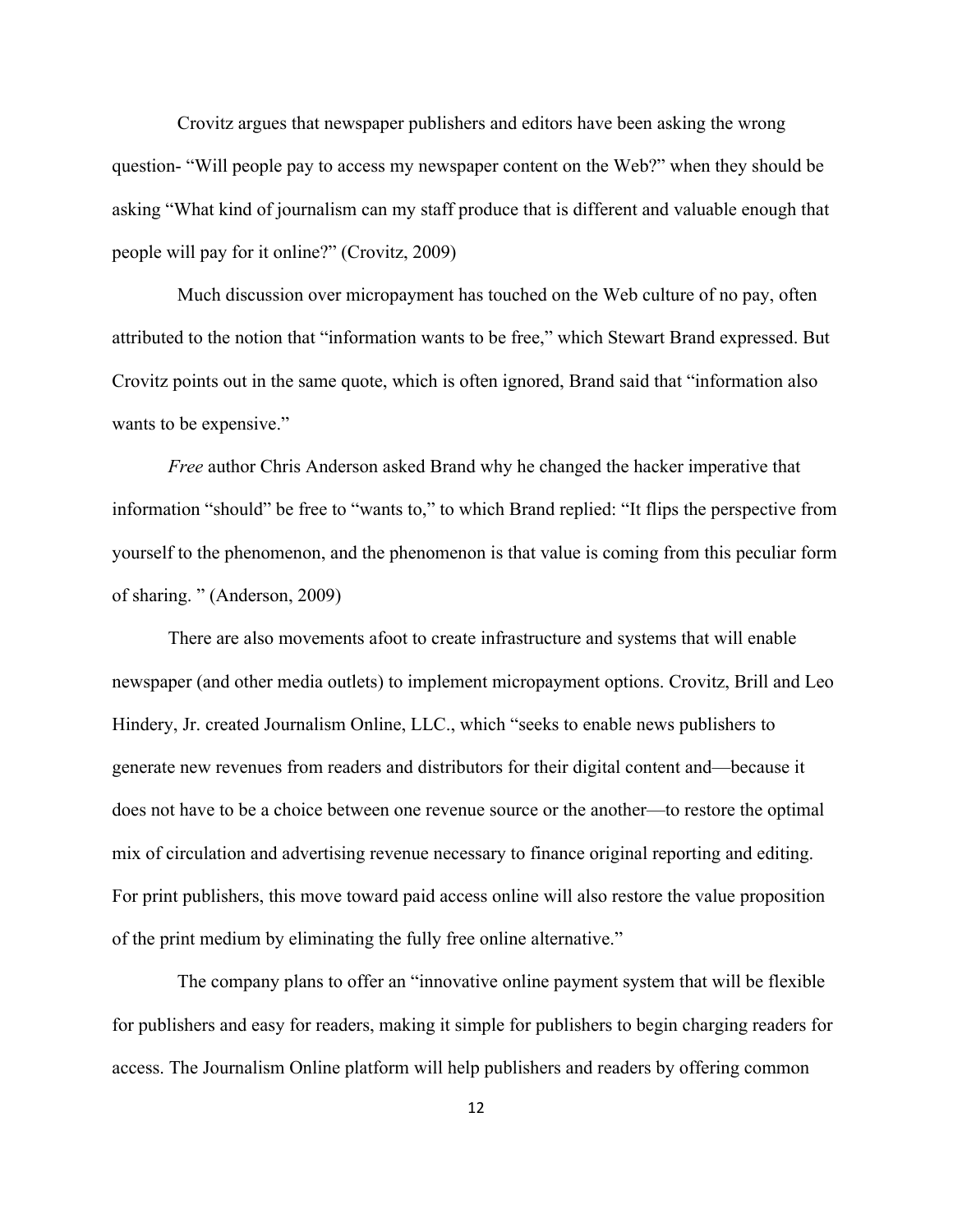customer accounts across all its publishing affiliates and by enabling readers to select 'all you can read' packages across different news publishers based on their areas of interest." (JournalismOnline.com)

 Journalism Online isn't the first organization attempting to establish online payment systems for media products, nor will it likely be the last. Flooz, Beenz, CyberCash, Bitpass, Peppercoin and DigiCash are a few examples of failed micropayment companies.

 Meanwhile, Facebook's SpareChange, which allows users to charge their PayPal accounts or credit cards; Twitter's Twitpay, Bee-Tokens, Tipjoy, and online role-playing games offer glimpses of variations on micropayment systems in action today.

 Others are also working on refined specialized micropayment systems. Cynthia Tapaldos founded Kachingle, described as an online tip jar of sorts, to capitalize on users' interest in sharing what they're doing. Any Web publisher, from the *New York Times* to a personal blogger, can solicit contributions through a Kachingle medallion on its pages, replacing a pricing decision by a publisher with a user's behavior determining what content is worth (Mitchell, 2009). Bodega is a centralized platform that allows swapping of virtual goods and currencies across video games and social networks with the potential to trade the virtual wares in for cash (Kincaid, 2009).

 One of the biggest players to enable micropayments is the search giant Google, which drafted a proposal for the Newspaper Association of America to power micropayments for news sites with Google Checkout (Seward, November 2009). Google CEO Eric Schmidt addressed the topic.

 "What percentage of news organizations will charge for content? And it's entirely their decision. If they do so, then we want to make sure that we have products that they can use to help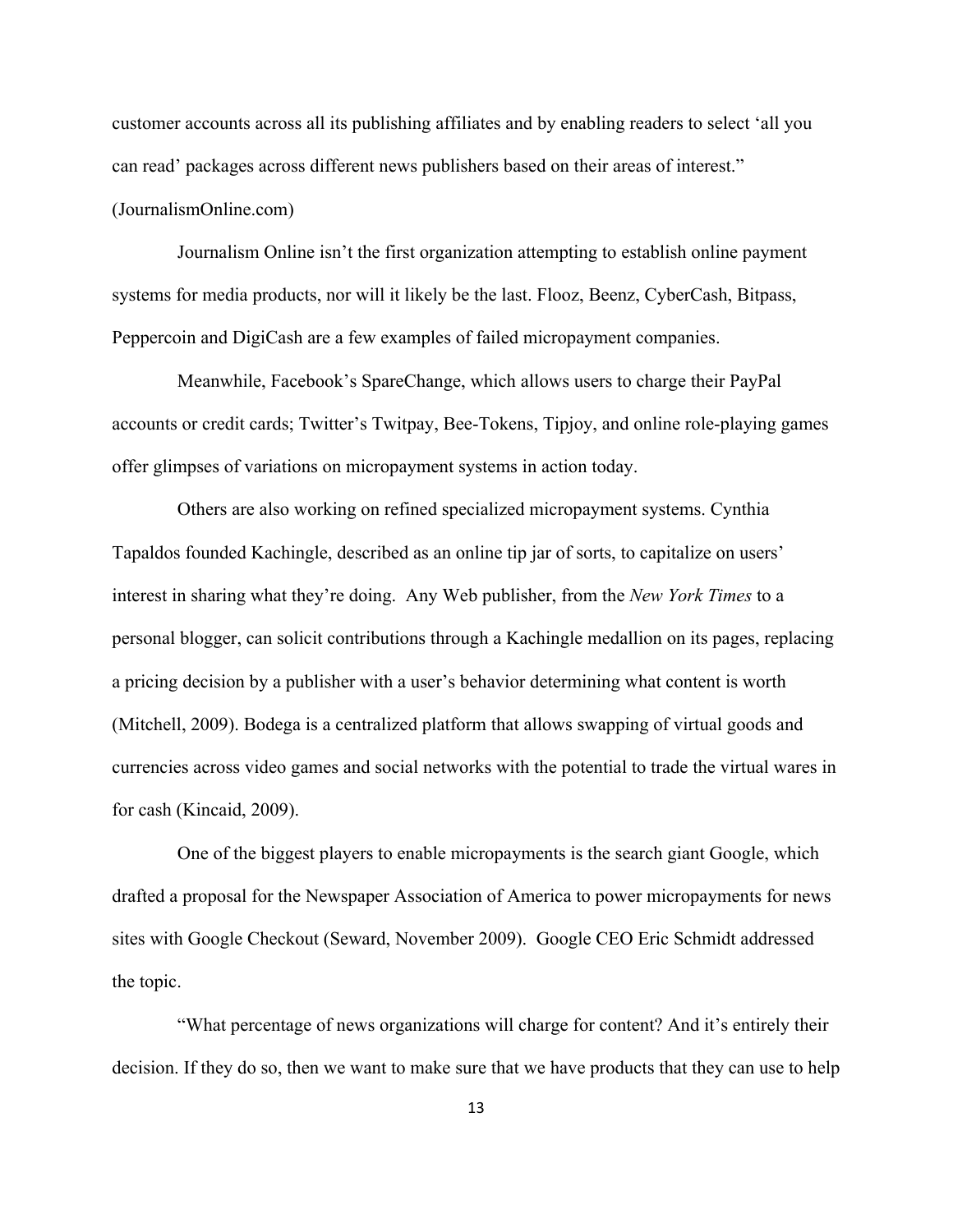them charge. Right? Because we're in the infrastructure business. We respond. But, to me, that's a relatively straightforward infrastructure decision. Could we get them to use Google Checkout, other payment systems, and so forth? But I think it's early to talk about that." (Seward, November 2009)

 The Google proposal notes that its Checkout system "could be improved to be more relevant for news and media companies," and specifically suggests micropayment as the means to do so:

 "While currently in the early planning stages, micropayments will be a payment vehicle available to both Google and non-Google properties within the next year," the proposal reads. "The idea is to allow viable payments of a penny to several dollars by aggregating purchases across merchants and over time. Google will mitigate the risk of non-payment by assigning credit limits based on past purchasing behavior and having credit card instruments on file for those with higher credit limits and using our proprietary risk engines to track abuse or fraud. Merchant integration will be *extremely simple* (emphasis theirs)." (Seward, September 2009)

### *Enter Social Media*

 Google rose to prominence as a new media giant in the late 1990s and early 2000s by creating an innovative search mechanism. Since then, Google has continued to expand its offerings either through continued innovation or acquisition. Google purchased YouTube, the leading online video site, in 2005, and launched new social media products Wave and Buzz in recent months.

 Newspapers initially viewed Google as an enemy. Media baron Rupert Murdoch, whose News Corp. company owns the *Wall Street Journal* and *New York Post,* has even chastised the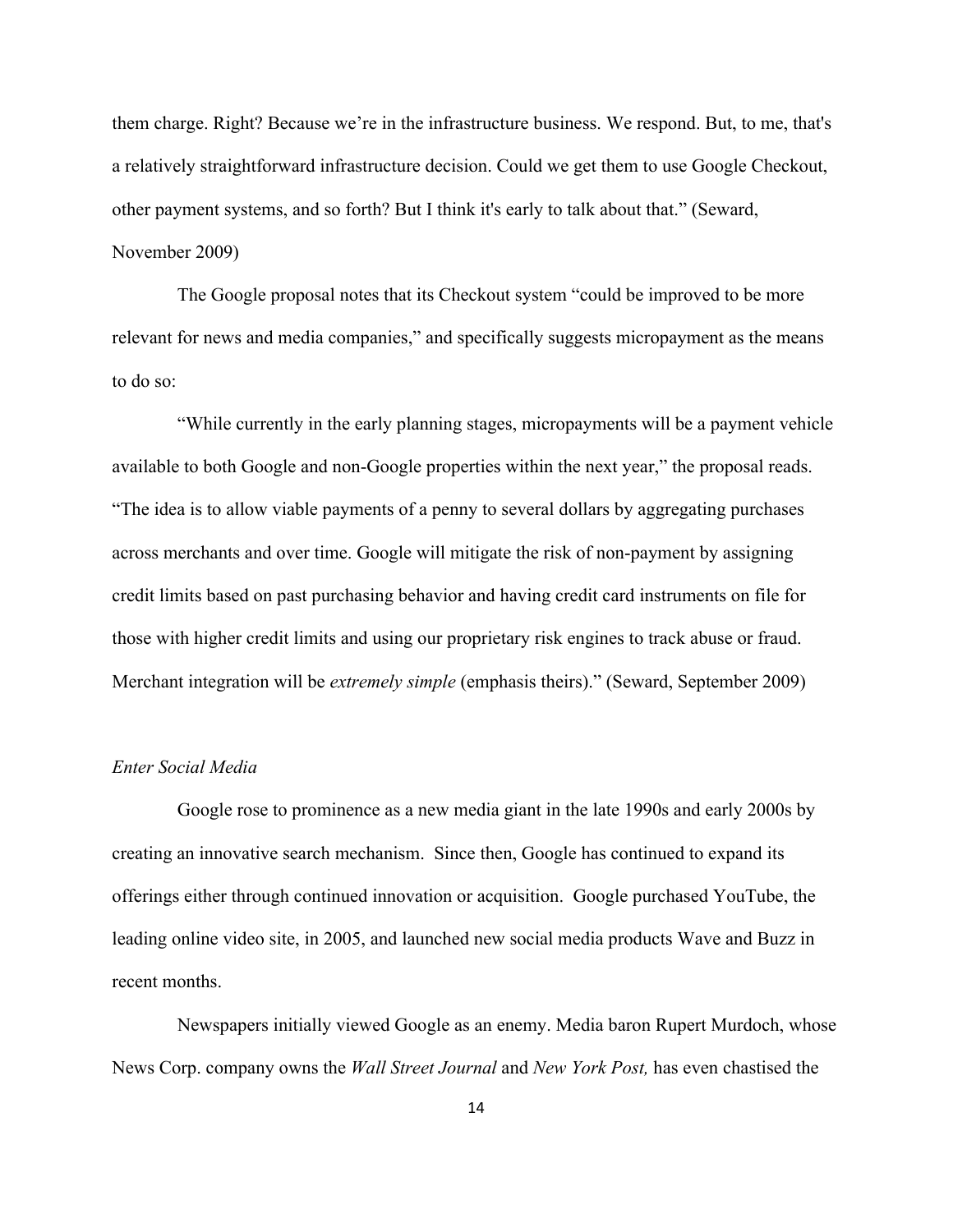Palo Alto-based company for "stealing" news content. A number of newspapers have changed their tune, viewing Google as a strategic partner as evidenced by the industry association's request for proposal from Google.

 Newspapers have relied on new media companies, and recently social media sites like Facebook and Twitter, as alternative distribution mechanisms to get their content to readers across a variety of platforms. Facebook and Twitter allow people who already know and trust each other to make recommendations, said Jason Erdahl, executive director, digital at *Star Tribune* (Berger, 2009).

News outlets are acutely aware of the social drivers behind wider dissemination of their core content. The social dimension of news is likely to increase even further in the future, according to Robert Reich.

"Without significant filtering of what comes in, quality will suffer. Value comes from providing people with the ability to interact and in finding ways to spur more and better content in partnership with community members," Reich wrote in a recent *Nieman Reports* article. "As the editor in chief of Wired, Chris Anderson explained, "social filtering is the way people will consume media going forward." It also turns out to be the way to create content successfully." (Reich, 2009)

The issue has been that there is "no proven way" to bring in money to sustain the content creation, Reich writes. "There is no doubt that must-read content, embedded in a community experience, will be a critical element for all who achieve success," Reich wrote. "People will pay for content in which they find value."

 Picard argues that understanding the function and use of social media is "critical in making business decisions," (Picard, 2009).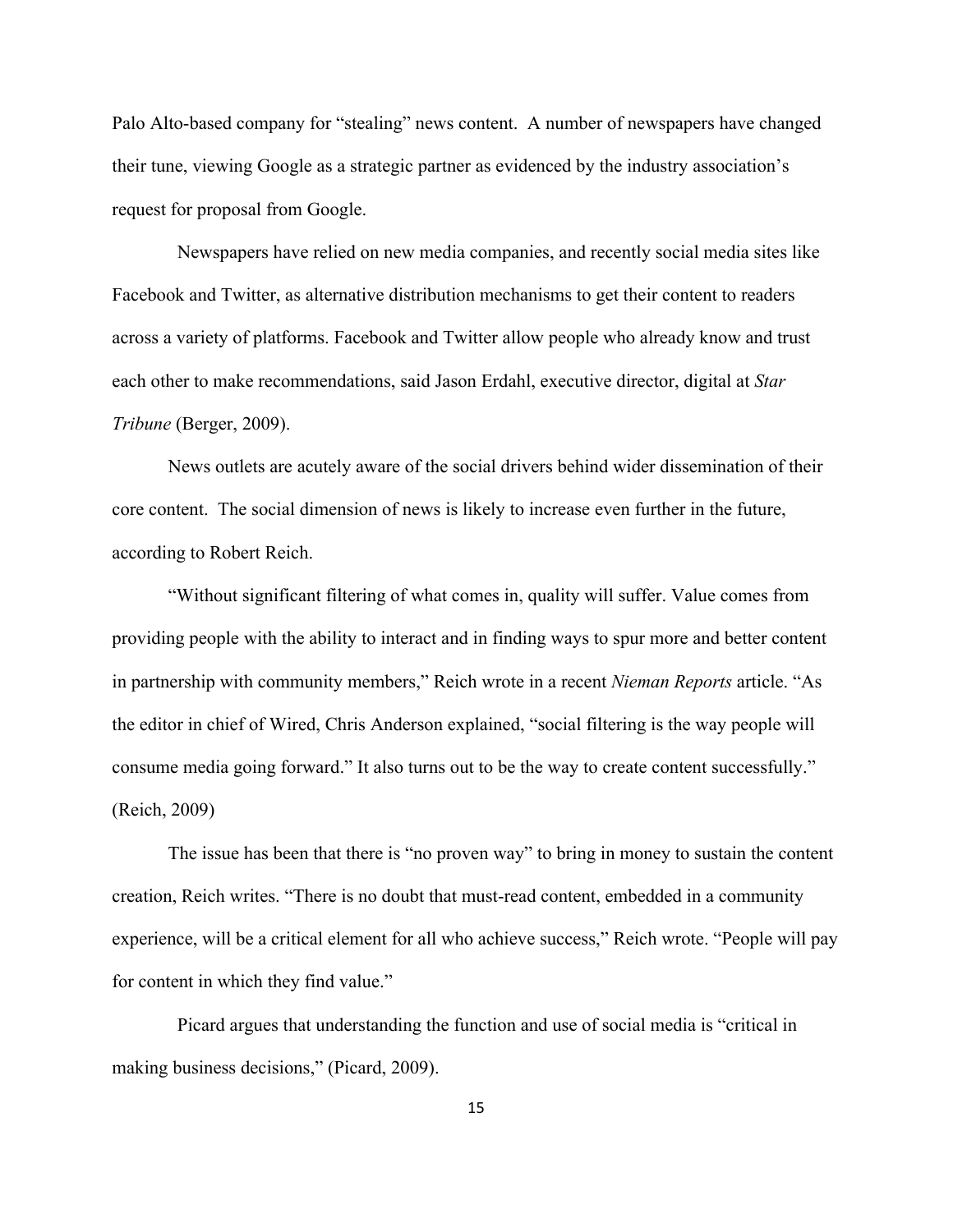## Discussion

### *Making the Case for a Modified News Micropayment Model*

 In all likelihood, there will not be one grand one-size-fits all saving model for the online news media. Rather, there will be several different models, hybrid models and a blend of some existing structures. For the news industry, it seems unrealistic to replace an advertising-driven model with a model dependent upon readers, which account for less than 20% of print revenue. Despite much discussion in the popular press and widespread support from industry, a pure micropayment model does not seem likely to work. News company executives' indication to move toward a micropayment system within the next year will be a critical first step to gauge in a practical way consumer willingness to pay for online content in an environment and amid a culture that for more than a decade has been that "information wants to be free."

 Rather than abruptly pulling the plug on a stream of free information, suddenly guarding content behind pay walls and hoping consumers will pay to enter the sites, online media outlets should gradually nudge consumers toward paying for content and offer incentives to do so.

 One way to do so is through the ability to *microearn*. If media outlets want to implement a micropayment system, they should also concurrently implement a microearning system. A microearn system could function much like a rewards program, where users can earn points for disseminating news, information and online content to friends and followers. Airlines, hotels and gaming industries have been incredibly successful at implementing rewards programs so there is an existing model that online media could follow. Given that literature and existing research suggests that consumers are more likely to spend more money when using "foreign currency," media outlets, and particularly news outlets should establish their own currency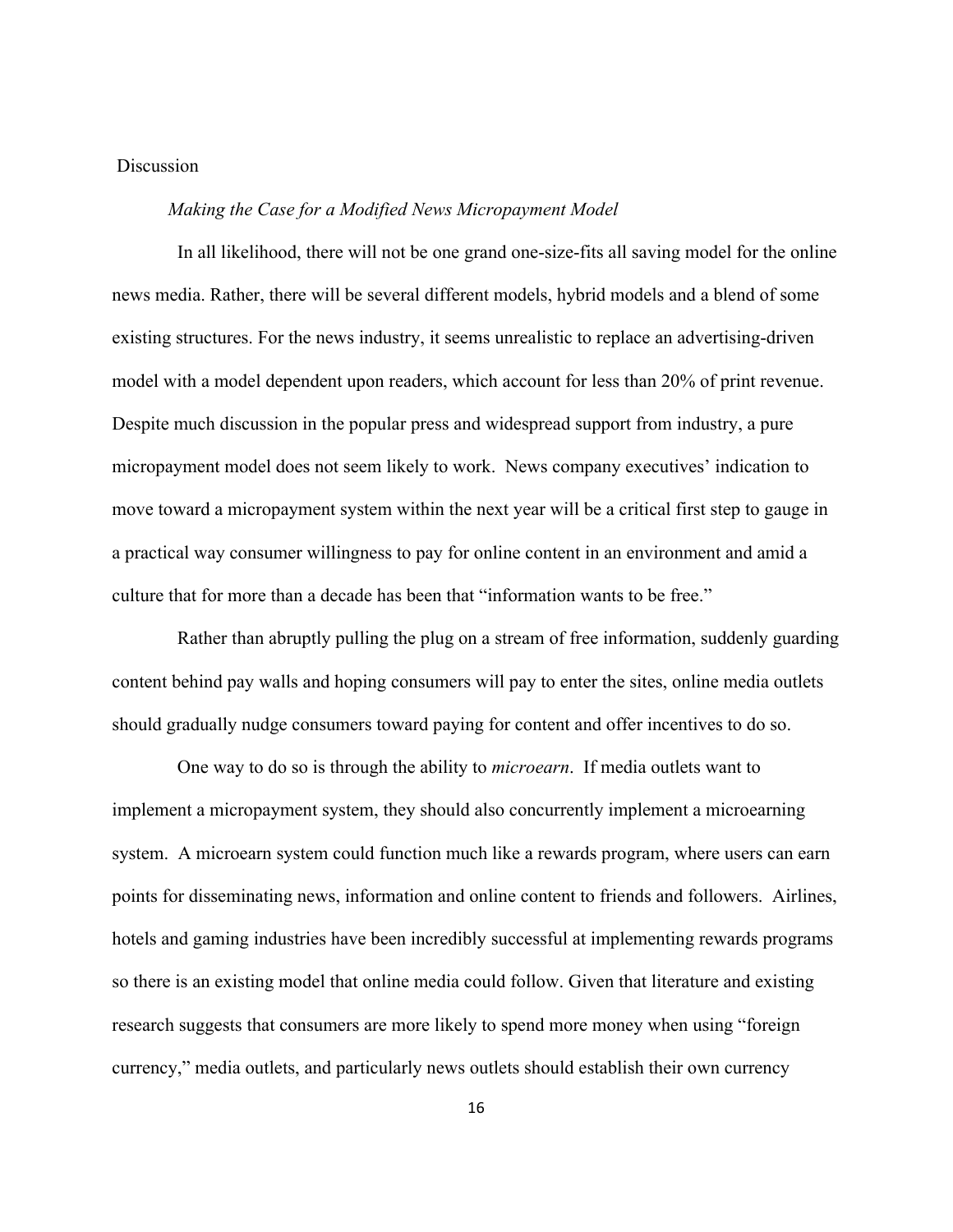system. This could be either a media outlet currency or a points system. For example, the *Wall Street Journal* could offer "WSJ Bucks," the *New York Times* could have "Times Tender," and there could be other media outlet currencies, such as "*Gazette* Greenbacks", "Media Moolah," "*Courant* Currency," and so forth and so on. News outlets would be able to establish their own pricing structures for these new forms of currencies. Or media outlets could choose a points system along the lines of the Nintendo Wii model, where consumers pay \$X for Y amount of points.

 Rather than a pure play Micropayment Model, the authors argue instead for a "Modified News Micropayment Model." (see Figure 1). There are four key drivers to this proposed model: socialization/sharing, micro earning, local focus, and a central banking system (see Table 1).

 Other academy and industry experts writing about this topic have written about some of the concepts we believe are vital to our model. They warrant discussion here. Many smart minds are tackling micropayment and new models from many different angles.

## *Microearn*

 Jeff Reifman, CEO of NewsCloud in a September blog post, touched on some nuggets of the authors' proposed model. The "Modified News Micropayment Model" suggests that the ability to microearn is the most critical missing component of a sustainable model. Reifman notes that micropayment technology would allow publishers to add valuable new features, such as "sharable news" making it easy to share news with your friends, whereby Facebook integration could highlight trending stories read and shared by friends and colleagues. Reifman also notes that "microcredits could become a new promotional currency." He argues that ecommerce providers could give users micropayment credits for visiting their sites (similar to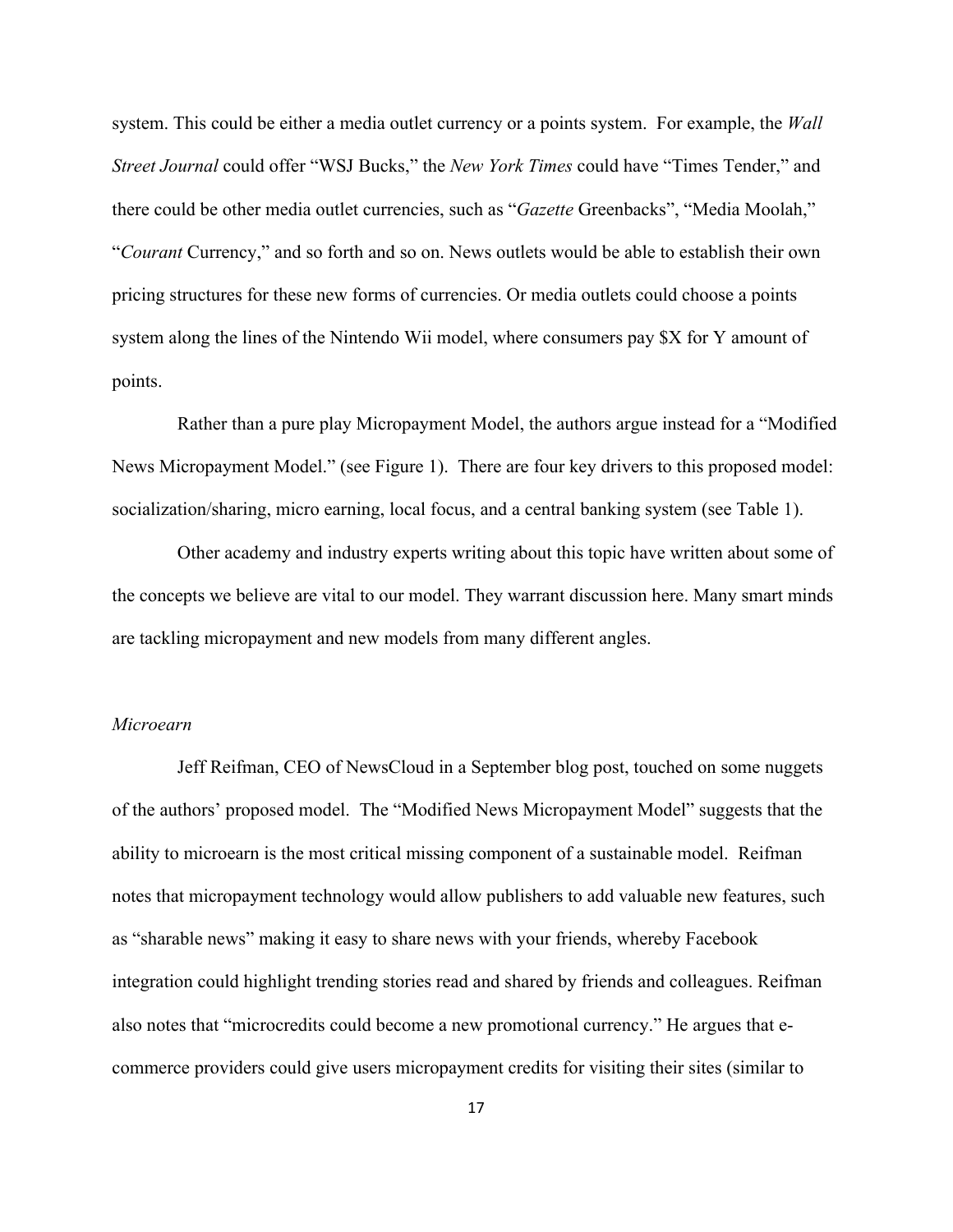how users of Microsoft's search engine Bing can get PayPal credits back off purchases made on e-retailers discovered through use of their search engine), much the way, the proposed model proposes that news users can get credit for disseminating news to others. For example, Bob reads an article that is particularly interesting and posts it to his Facebook profile. Bob's friends then take his recommendation and purchase the article themselves. Bob would receive microcredits for the referrals.

 Foremski also advocates offering ways for readers to pay for content and to celebrate the best citizen journalists and bloggers of the communities, which a microearn system would allow.

 In his "secret memo," Journalism Online co-founder Steve Brill also espouses a microearn component. Under his plan, websites from which a paying customer originates would receive 5% of any initial customer payment, likewise, a referral fee would apply to readers who pass along an article to someone who decides to buy it (Brill, 2009). Such pass-alongs, Brill notes would become viral marketing that produces sales and turn current "parasites" into a sales force.

 While not referencing social media directly, Brill makes the authors' point in regards to microearn transforming powerful online social networks into partners in distribution and value creation and, yes, revenue creation. It should be noted here, per earlier WTP discussions, that points and "foreign currency" is needed to mask the true incrementally miniscule costs of such transactions. Earning 100 "Courant Currents" for disseminating an article, for example, sounds more exciting than earning, say 1/10th of a cent.

*Socialization*

18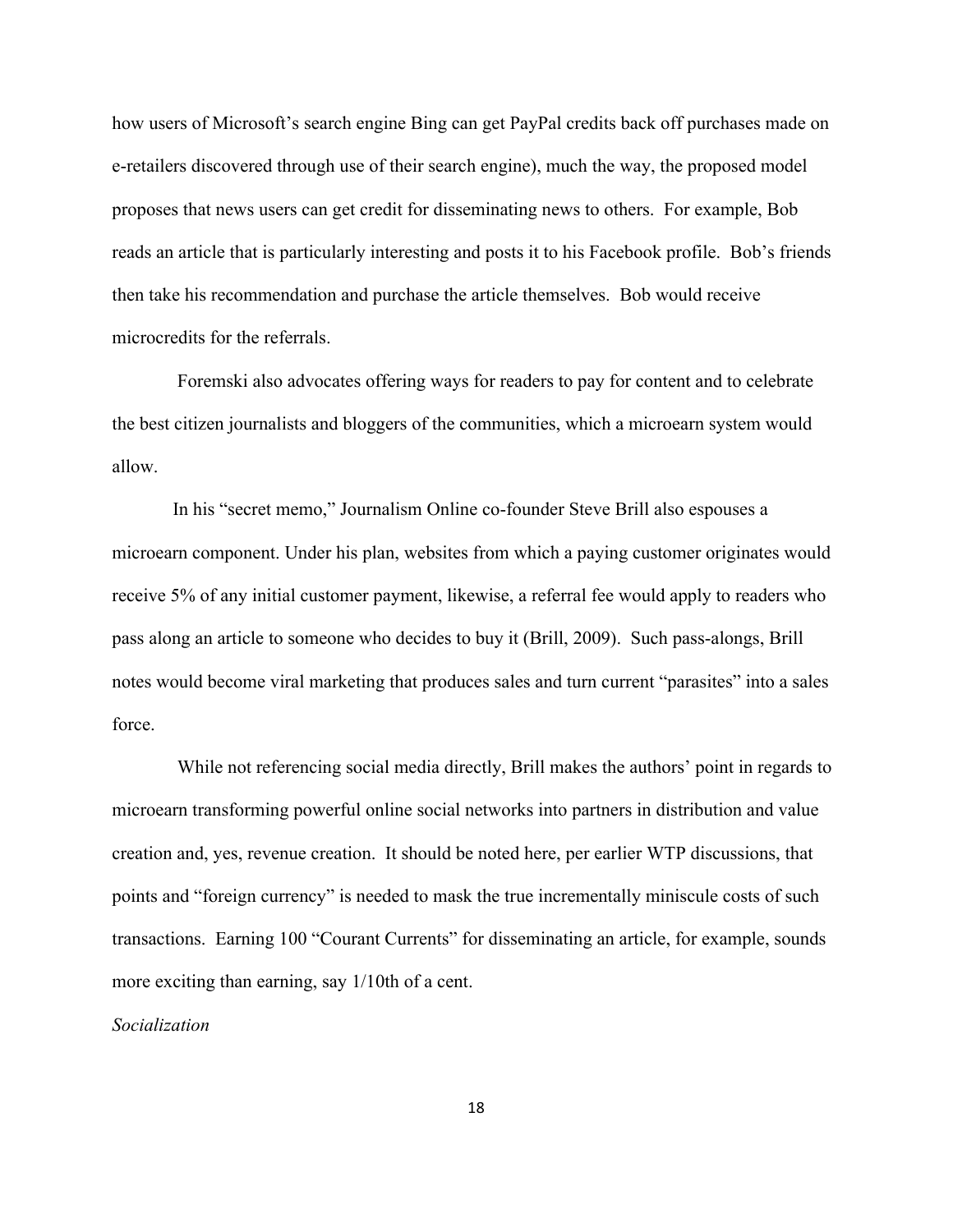The social aspect of payment for Web content is also extremely vital. Clemons (2009) argues that while traditional media, specifically (for Clemons) newspapers, have the capacity to create unique valuable content they lack the ability to share it. In terms of online presence, traditional media also lack logistical streams for distribution that Mahadevan (2000), per our earlier business models discussion, cite as being integral to any model.

In the Social Web, these logistical streams allow for value creation through facilitating interaction and sharing. Without these logistical streams, it difficult, if not impossible, to generate *a critical mass of users* which Zeng & Reinartz (2003) show to be a crucial revenue driver in business models for the Social Web along with *trust* and *willingness to pay*. Traditional media websites, at present, cannot hope to generate revenue because of their largely static nature expecting readers to come to them, excepting RSS feeds. Without distribution streams, the value of their content is minimized and revenue creation ability is crippled.

The new Social Web features vast networks of logistical streams to distribute product. However, the social nature of these networks depend greatly on legacy media content that has become an integral part of social interaction within the Social Web via sharing, co-viewing, and discussion. For example, about 10 percent of ChicagoTribune.com's traffic comes from social media referrals. Further, the social bookmarking site Digg produced 35,000 page views for a single story (Berger, 2009). Yet, like the tradition outlets, social media are in the same situation as traditional media. Free web-based networks that allow users to connect and communicate with others, develop personal networks, and share content (Enders, Hungenberg, Denker, & Mauch, 2008) have not been able to sufficiently monetize their vast user-bases.

Out of mutual necessity, traditional media and social media engage in a symbiotic relationship forming the value and logistical streams of a business model. The question that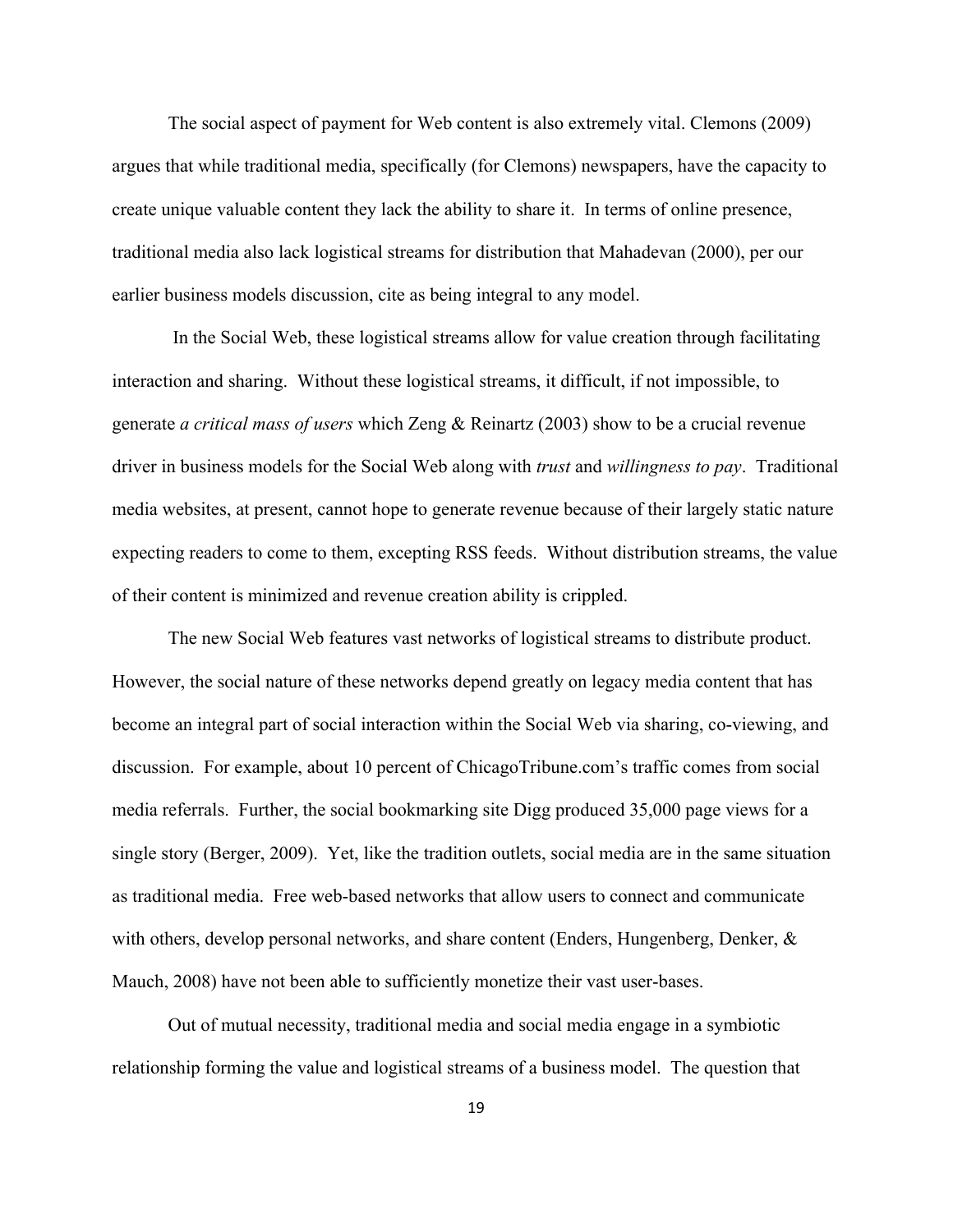remains is how to use these to create the revenue stream. The proposed model contends that marrying this relationship with a microearn mechanism is an answer. In doing so, many of the questions and arguments surrounding micropayment are negated and, in fact, turned into reasons to adopt micropayment.

 Alan Mutter, a journalism instructor, technology consultant and blogger, writes that "the other gotcha is that content would have to be secured so that someone who bought it could not turn around and provide it to a friend, or worse, publish it on the web for free." (Dubner, 2009) Sending it to a friend is precisely what a media outlet would want. And rewarding the reader for sharing that news with a microearn system eliminates the incentive to commit copyright violations and publish in a free Web outlet. Doing so costs the reader the ability to make money.

Either way you look at it, the social aspect of payment for Web content is vital. In many ways, Web users are already dependent upon this socialization aspect as a referent of content we're willing to click-through. "In most cases, we do a search looking for something we already know we want," writes TechFlash blogger Paul Andrews in a February 2009 post. "Often it's been referred to us by a *trusted source* (emphasis added), either in a blog link or by email or simply word of mouth. We're eager to see it." Anderson (2009) further describes the potential of online social networks:

'Facebook 'friends' are a classic unit of reputational currency. The more 'friends' you have, the more influence you have in the Facebook world, and the more social capital you have to spend. Indeed, most of the value of Facebook is in the fact that it has created perhaps the world's largest closed market of reputational currency, which is the foundation of its estimated multi-billion dollar valuation (p. 163).

Anderson later posits questions that shape well the vision of the proposed model: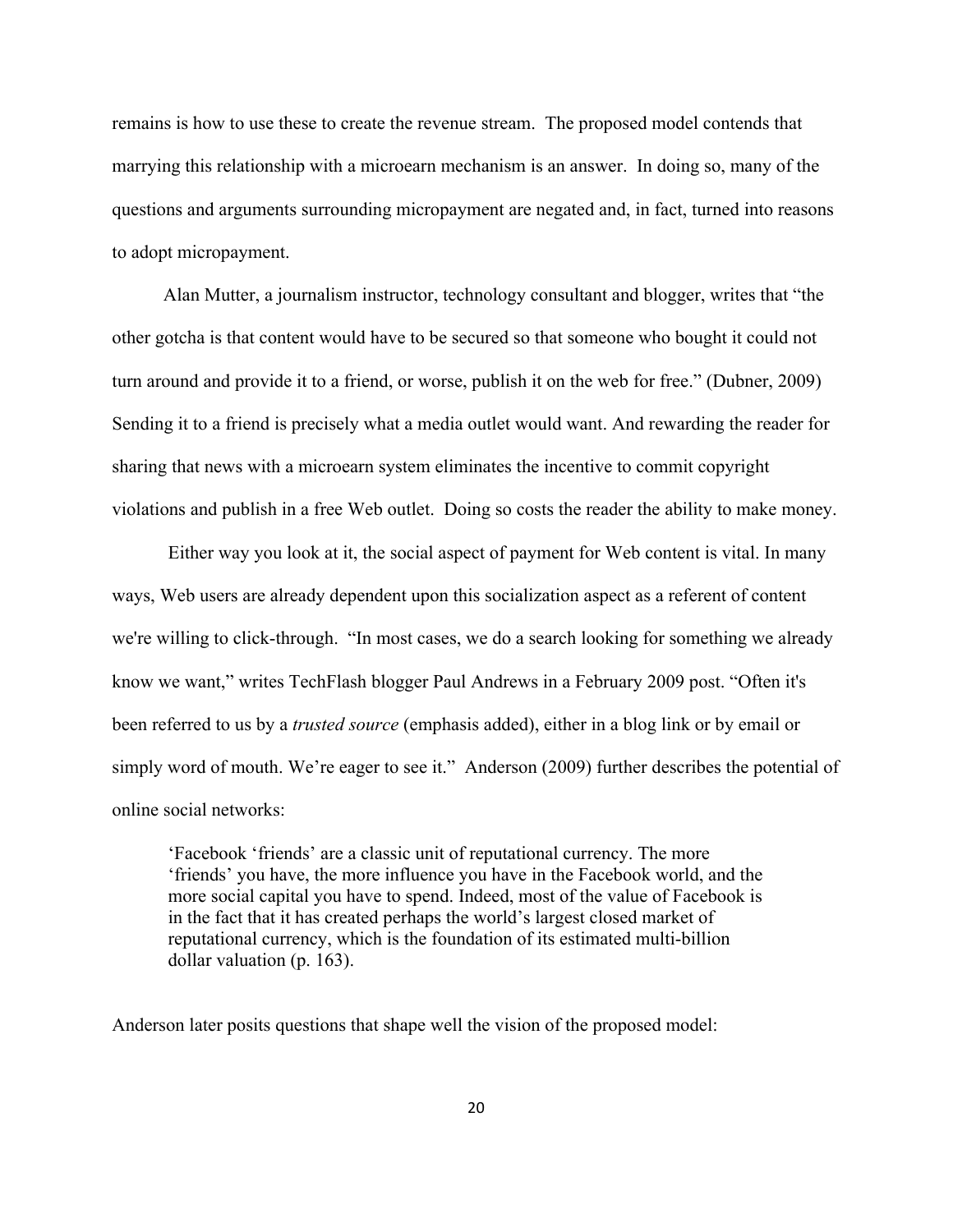But what if we could treat attention and reputation as quantitatively as we do money? What if we could formalize them into proper markets so we could explain and predict them with many of the same equations that economists use in traditional monetary economics? To do so, we'd need attention and reputation to exhibit the same characteristics of traditional currencies: to be measurable, finite, and convertible (p. 182-183).

Clay Shirky, an NYU journalism professor and New York-based digital media consultant,

argues that charging for content reduces users' ability to share that content with friends:

"Users like sharing. We like it so much, in fact, that we are willing to reward amateur outlets that enable it at the expense of professional ones that forbid it. ... This strong preference for sharing in turn means that nickel and diming us not only raises the cost of a piece of content, it sharply lowers the value as well, because payment systems have to forbid such sharing in order to function." (Dubner, 2009)

 On the contrary, we believe that adding a microearning component enhances the value of the content because it is disseminated, shared and discussed in social circles. In essence, the socialization of news increases the social value of the content and also allows for a monetary reward for the dissemination of news.

## *Local focus*

 Newspapers are leveraged to capitalize off their expertise, and monopolization of local news and information. They can bank on the fact that people will pay a small amount to get information about subjects such as a Little League game or zoning board meeting that they can't get elsewhere (Crovitz, 2009; Brill, 2009). And when news breaks in a local community that is of compelling interest to the rest of the nation and world, the news outlet can literally cash in (think New Orleans benefiting from Katrina coverage, Atlanta capitalizing off Michael Vick's dog fighting case, New York media outlets earning from Sept. 11). Journalist purists might scoff at a newspaper benefiting from tragedy, but if they're being honest that's no different from the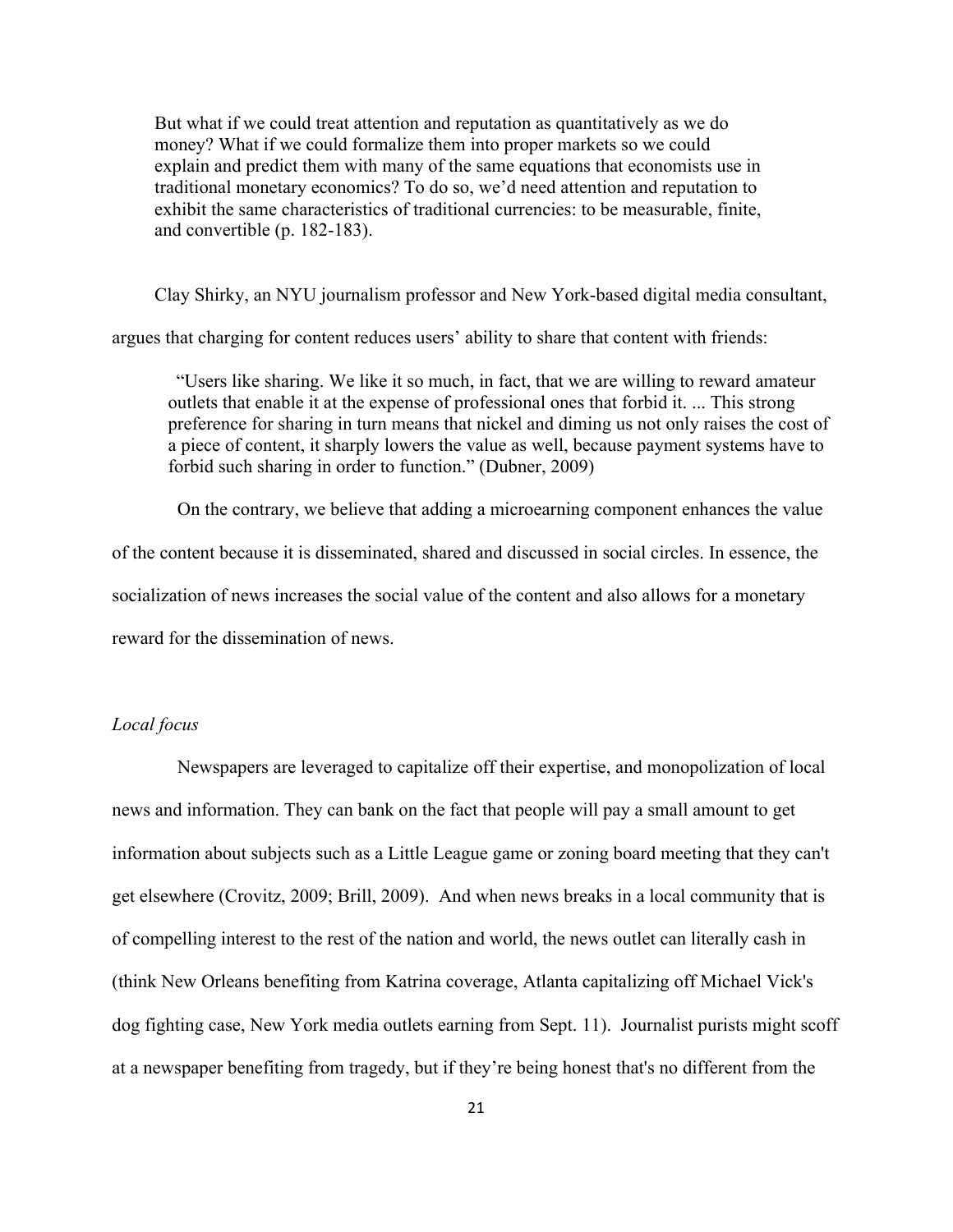norm of the print edition, with 72-point bold fonts shouting "WAR!", "DISASTER!" and so forth. The "Modified News Micropayment Model" retains local content as a priority focus. For many newspapers, local content has long been their "bread and butter." The proposed model allows news sites to retain local pricing decisions that will attract local audiences with its local content. Hyperlocal has long been a buzzword in journalism circles and the recent economic calamity enveloping the news industry will only lead to increased importance of covering local issues.

 Jeff Jarvis argues that the collapse of big regional newspapers will lead to alliances of small news Web sites, each intensely focused on local news. The "Modified News Micropayment Model" helps address this.

 Foremski calls on newspapers to focus on original content which people are more likely to pay for since they can't get it anywhere else. He also says newspapers should focus on hyperlocal coverage, where they "own" their regional beat (Foremski, 2009). The calls for news outlets to focus on local competencies echoes the long-tail resource-based strategies that Sylvie recommends newspapers implement in order to obtain a sustained competitive advantage (Sylvie, 2008).

#### *Centralized Banking system*

 Bodega is a platform that helps users swap virtual goods and currencies across different games, and across different social networks. Bodega allows users to sell virtual goods at auction in return for Bodega Bills. Bodega Bills can then be used to purchase other virtual goods (so you could potentially buy points on another game or social network) or trade them in for cash. (Kincaid, 2009)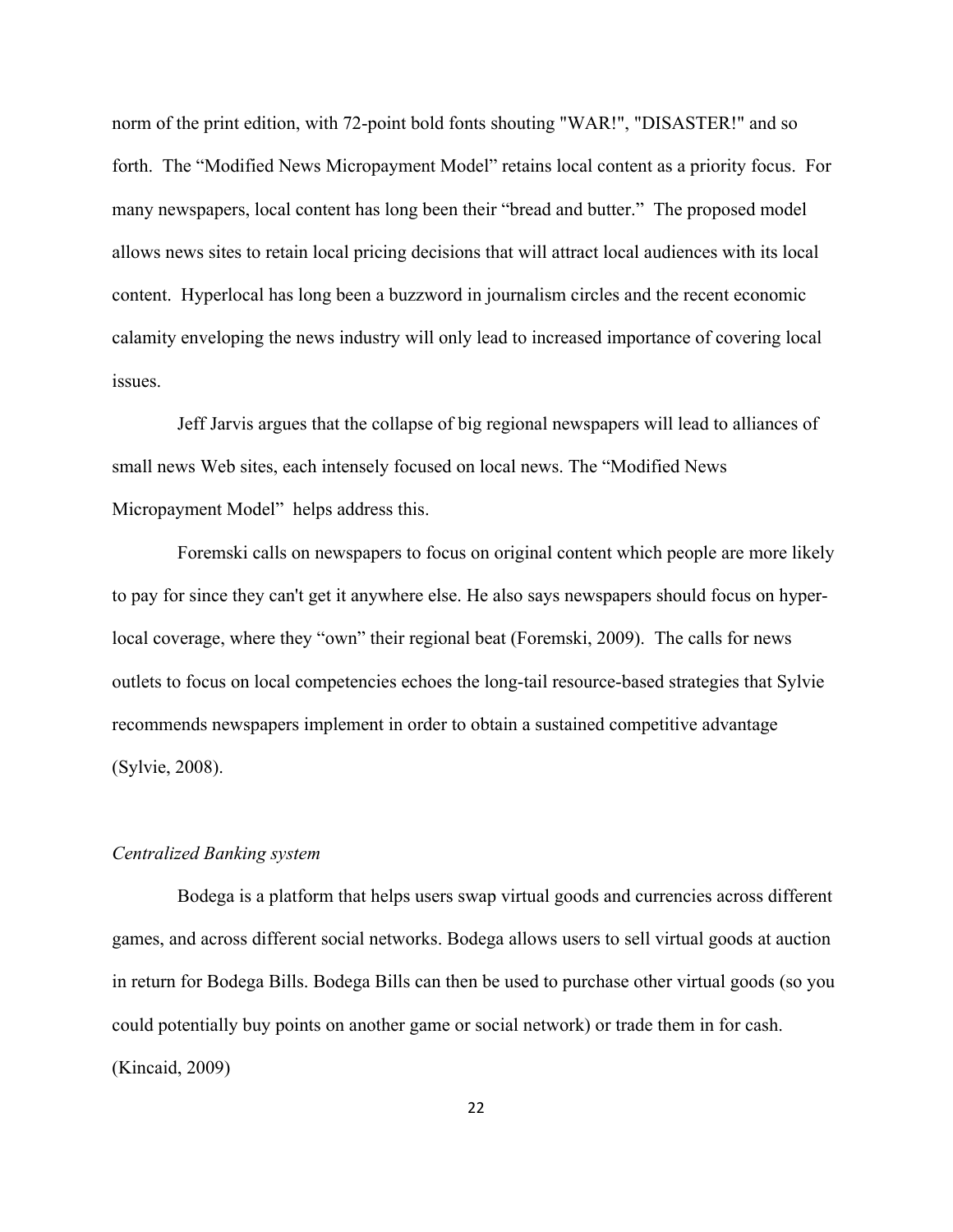A similar centralized banking system could follow along the lines of what Bodega attempts to do for news. That could be Google Checkout. That could be PayPal. That could be Journalism Online's Press + system. Journalism Online's new system, after a few months of beta testing, has only recently become public within the last two months. Single article micropayments are one of the options offered in its "ReaderRevenuePlatform" offered to publishers. While the Press+ system offers an important step in the right direction, it does not have microearn capabilities nor does it accommodate news socialization.

And in its proposal to NAA, Google suggested a fee-based subscription model that offered packages of content. The Google Checkout model, as proposed, may be a first start but the proposed "Modified News Micropayment Model" may work better. The "Checkout" proposal appears more likely to benefit large media companies, but may leave out the local markets in its cable-esque model. The Google Checkout model of having a pay one price and get access to numerous media outlets seems like an updated version of the AOL model that did not work. The Checkout model also leaves out socialization, whereby consumers may be more willing to pay for local content they can't get anywhere else than national content and the referrents of search and trust.

In short, the current payment systems are predicated primarily on an outdated model of news, that news content is in one location, the print site and that traffic comes from that single site. This simply is not the case. News consumers come to the articles and products from multiple referents. Thus, the model posits that news content and pricing decisions should be conducted at a local level, leverage the socialization and sharing aspects inherent in the Social Web, allow for the ability for readers to micro earn for content that their friends opt to micropay for, and allow for readers to cash out and cash in at a centralized banking system.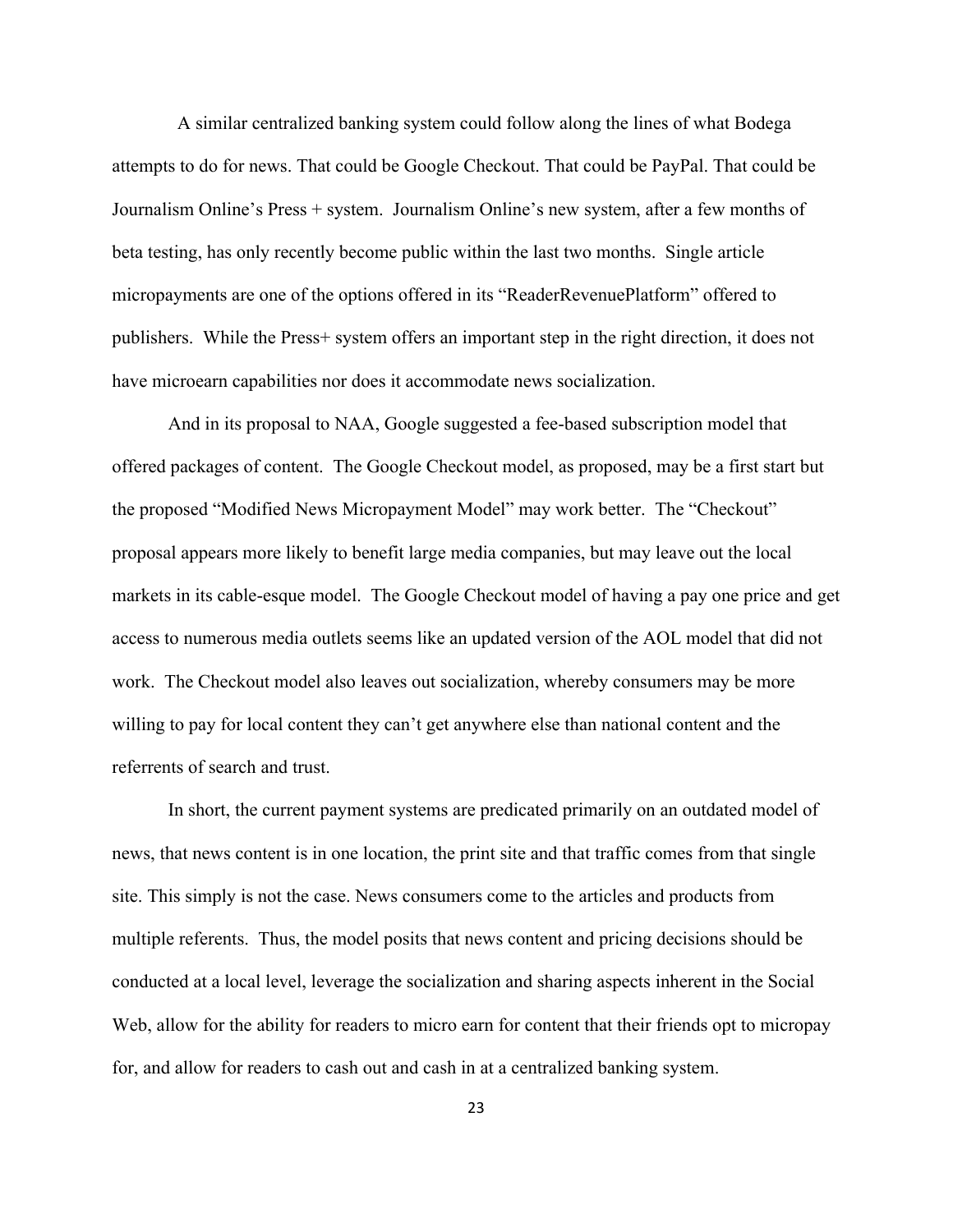#### *Modified News Micropayment Model in Action*

Having discussed the primary drivers of the "Modified News Micropayment Model," let us briefly describe how the model could work in practice. We'll use a hypothetical news reader, who we'll call Jonathan Jones, as an illustrative example. Jonathan Jones regularly reads *The New York Times*, *Wall Street Journal* and his local daily newspaper, *The Courant.* Jones is also an avid social media user, with accounts on Twitter and Facebook, where he has several hundred "followers" and "friends." In this hypothetical example, all three news outlets have decided to offer micropayments. The *Journal* decides to sell *"*WSJ Bucks*"* to its readers. *The Journal* determines that \$100 will buy 1 million "WSJ Bucks" and to charge 5 "WSJ Bucks" per article. *The Times*, meanwhile, has created *Times* Tender and charges users \$100 for 100 Tenders. One Tender will give its readers access to 10 *Times* articles. *The Courant* has established its own currency, "Currents" and charge \$1 for 50 Currents. The *Courant* charges 1 current per article.

All three media outlets have partnered with the same company that provides the platform for their respective micropayment billing systems. With a simple press of a button, Jones can purchase articles from his favorite newspapers' Web sites. When Jones reads an article that really resonates, he recommends it to friends, colleagues and associates on his social networks. On this particular morning, Jones posts one tweet with a link to an article from the *Courant* and another tweet to an article he purchased from the *Times* on Twitter, and shares the links to two of the articles he read in the *Journal* on his Facebook page. All three newspapers' regularly track the sources of who is buying their articles online. Because Jones has synced his Twitter and Facebook accounts with the media payment platform, the respective newspapers recognize when he has been the referent to an article purchased and credit his account accordingly.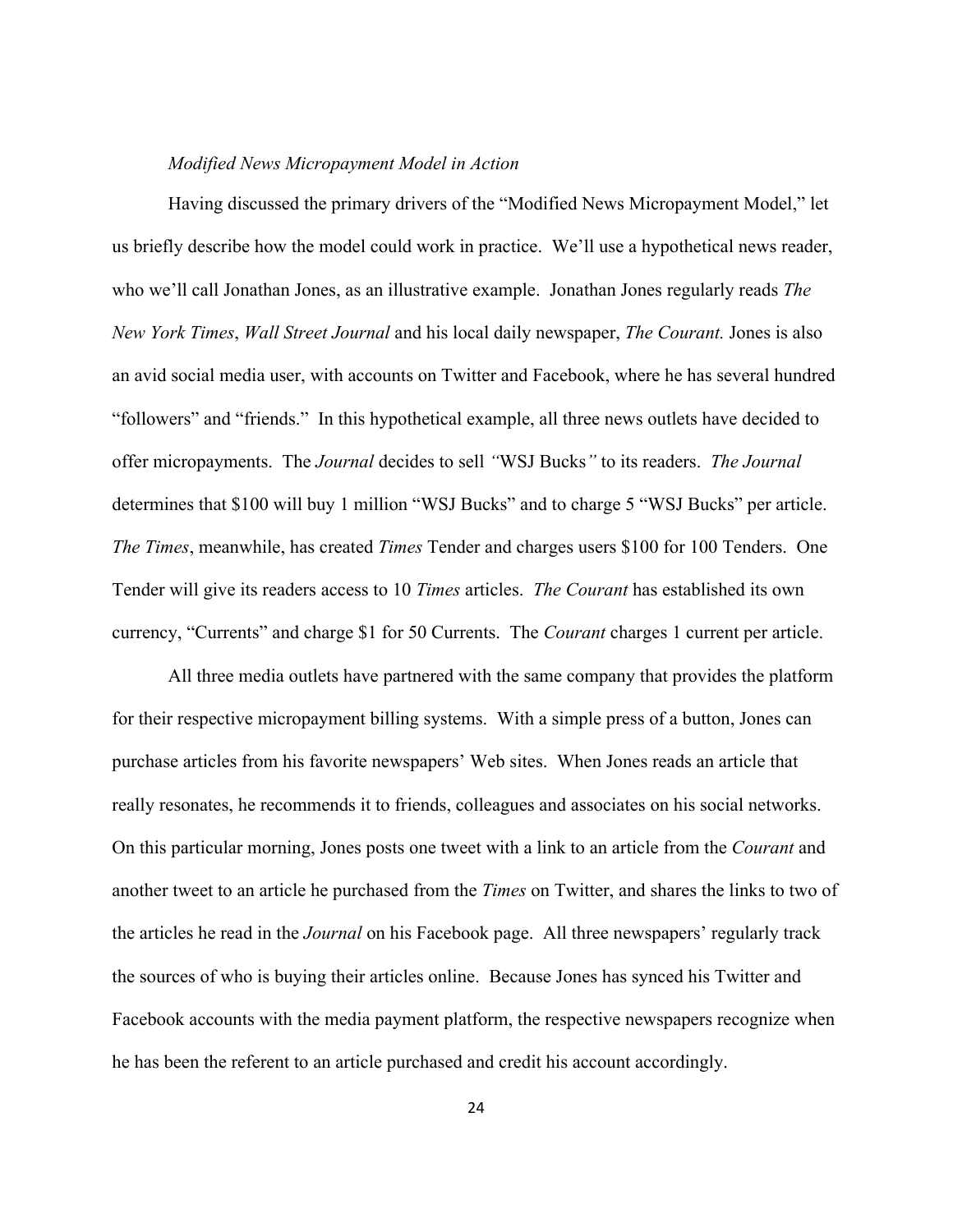All three media outlets offer differing microcredit options. *The Journal* rewards 10 "WSJ Bucks" to Jones for every 5 people in his network who purchase the article he recommended. *The Times* tracks all the referrals from Jones and once he has successfully referred his peers to purchase 100 articles from the *Times*, he is rewarded with 10 Tenders (which will give him access to 100 articles). *The Courant* dishes out 1 current for each article that is purchased by someone Jones referred to the newspaper's Web site.

Being a heavy news consumer with discerning judgments for quality and a heavy social media user, Jones is able to regularly accumulate free WSJ Bucks, Tenders and Currents based on the social capital he utilizes on a regular basis from the purchasing peers in his networks. Jones uses the free credits he earns to pay for the articles he regularly reads and recommends to his friends. His friends' news consumption pays for him to read for free. On this particular day, however, Jones wants to buy a birthday gift for his daughter Hannah's  $10<sup>th</sup>$  birthday. He goes to the centralized banking system, where he converts half of his WSJ Bucks, Tender and Currents into cash, which he uses to buy his daughter a Nintendo Wii. Jones then trades the remaining half of his media money for Wii Points, which he gives to his daughter along with her new gaming system.

But Jones is not alone. Many of his friends pass along the articles he recommended to people in their network of friends, some of whom purchase the articles recommended, which earns *them* credit. Jones' friends also purchase articles he had not seen and makes recommendations, which he then purchases adding microcredits to his friends' coffers.

The newspapers have thus added a new revenue stream that allows them to retain local pricing control, while benefitting readers like Jones, who easily and effortlessly pay for content while also earning access to paid content if successful at promoting worthy reads. Having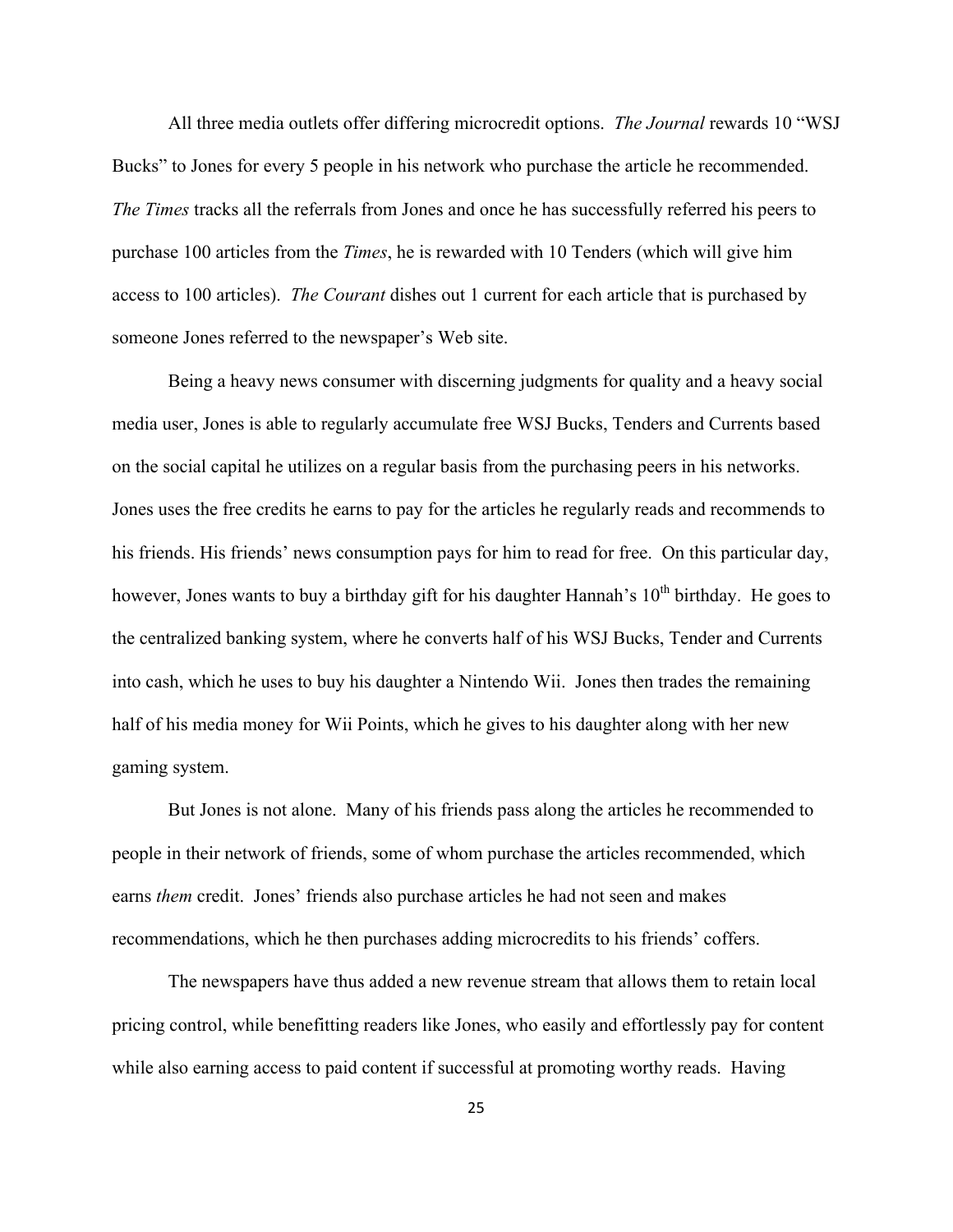described the proposed model through this hypothetical narrative, let us turn to the consequences of our proposed model.

#### *Implications*

The consequences of the proposed model, quite frankly, are unknown. The fiercest advocates of micropayments convey an almost utopian view that such a business model would serve as savior to journalism (Isaacson's TIME cover, afterall, is titled "How to save your newspaper."). We're not willing to say that charging people for content will save journalism in and of itself. We also do not contend that our Modified News Micropayment Model is "THE Answer" to all of newspapers and journalism's ails. We do contend, however, that it is one small step in the right direction and that coupled with other models could help address some of the problems facing the news media. One potential outcome of the model, if adopted on a largescale basis, is the economization of online news. The model literally makes news a hot commodity, that can be bought (from consumer perspective), sold (from business perspective) and traded (shared). By capitalizing on the socialization and sharing aspects that have defined the Social Web, the model also builds on, capitalizes on and in some instances restores journalistic trust. News companies will leverage not only their brand names, but the social capital of their most loyal readers and followers, in disseminating a product that can be trusted as not only accurate and credible but also worthy (and worth paying for).

 While the journalistic consequences of the proposed model are uncertain, the consequences of doing nothing and preserving the status quo approach are all too clear: more of the same. More journalists losing their jobs. More news titans, like the Tribune Co., filing for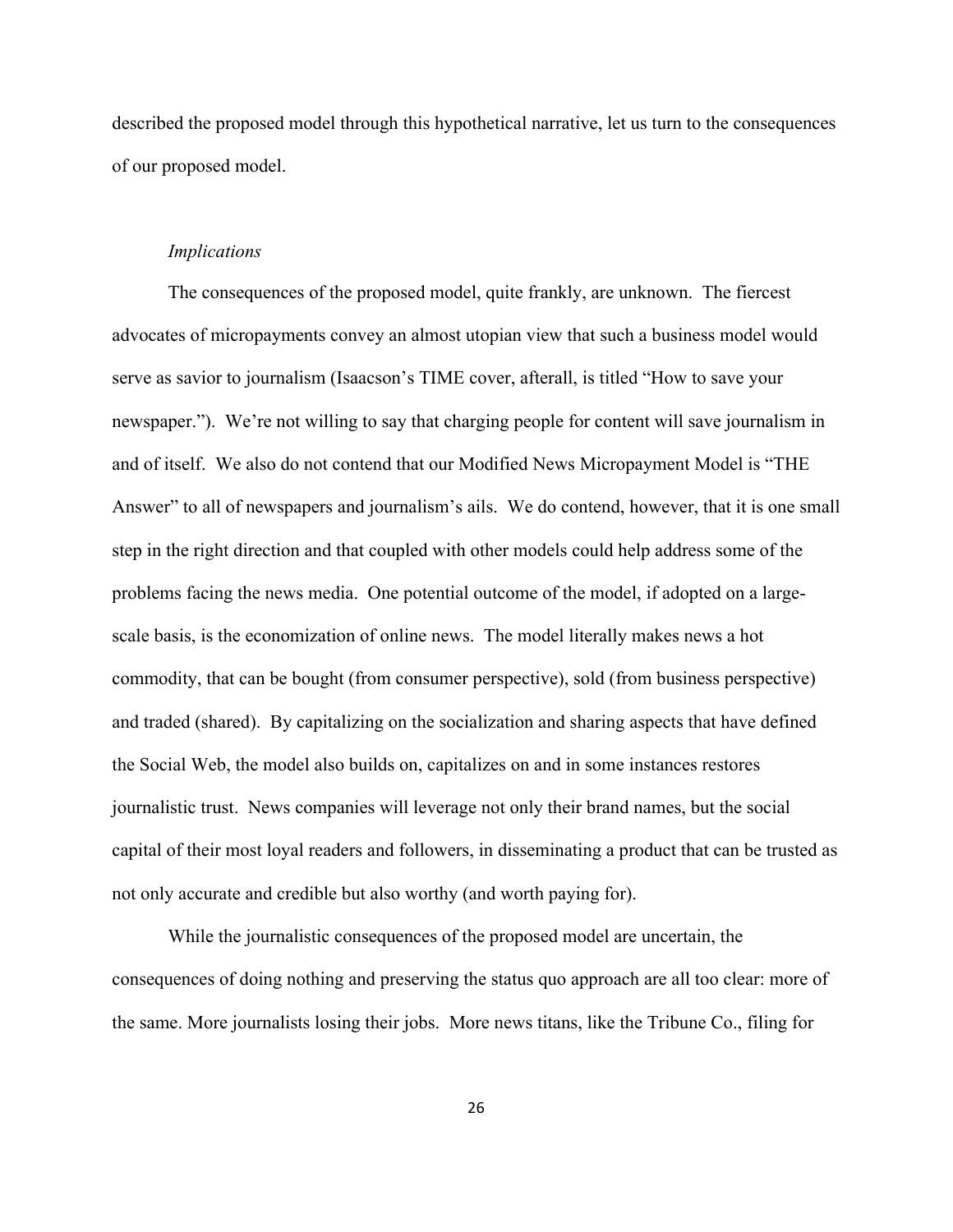bankruptcy. More supercentenarian newspapers shuttering their doors (as was the case of the closing of the 150-year-old Rocky Mountain News).

The economic reality dictates that a paid model for content online is necessary and inevitable for viable sustainability. Like Clemons (2009), we agree that advertising maintains an important role but must be part of the solution rather than the solution. Consumers now get their information online; as a result, advertising rates are dropping with consumer need for advertising messages. Advertising needs help and the proposed model conceptualizes how to provide it.

In order for a fee-based model to work, be it in the form of micropayments, bundles or flat rates, the industry as a relative whole would likely need to adopt in unison. Even then, there would likely still be substitutes available. For example, if the newspaper industry adopts a payment model and the broadcasting industry does not, consumers could turn to local television websites for news and information. As Chyi (2005) points out "unless every alternative news product increases the price at the same time, switching from free to fee can only trigger the substitution effect, which would result in a huge decline in the quantity demanded" (p. 133). Teece (1987) also notes the ease of replication of media products in the digital environment as an issue.

The model proposed assumes that traditional media are transitioning to paid models in the near future as research and industry press contends. Considering the symbiotic relationship legacy media already have with the Social Web, a model that partners the two creates the most favorable atmosphere for all media to adopt paid models in unison. By doing so, the substitution effect is negated. By incorporating the microearn element, the model builds in at least partial counteraction of the replication problem. As consumers are rewarded for references, an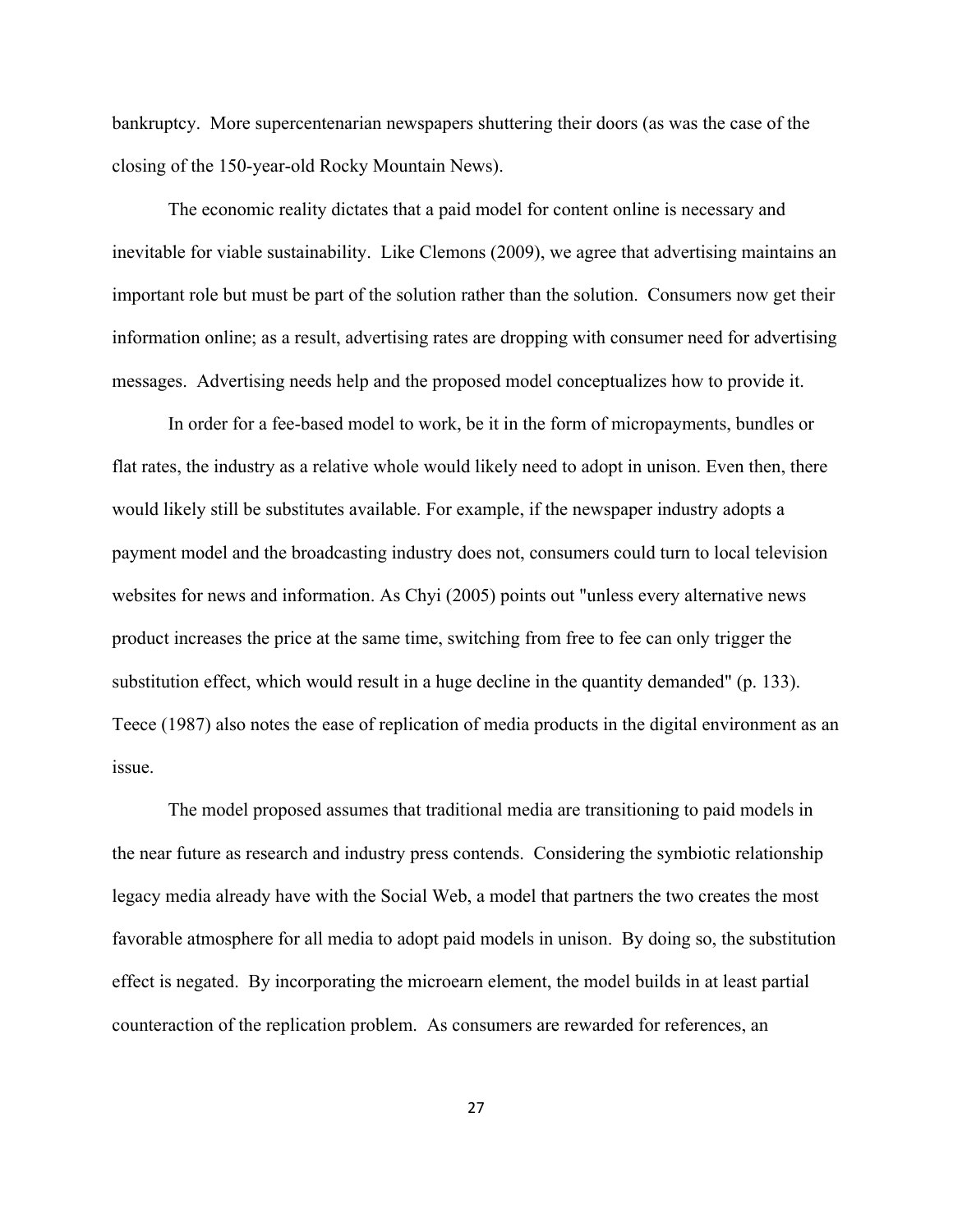incentive is present to encourage others to purchase content as opposed to duplicating and disseminating it.

Uncertainties exist regarding the implications of the proposed model. What is certain is that what is what the industry is doing now does not work. Doing something is better than doing nothing. We will conclude by offering suggests toward moving forward.

## *Future directions*

The proposed model presents a number of opportunities for future research. While the business model is a conceptual framework applicable at an abstract industry level, a logical next step would be to test the model in local communities. Implementing the model, concurrently with the design of firm-level strategic plans of action would make for compelling case studies, as well as test the viability and practicality of the concepts. Partnerships between the academy and various news companies could make such future research possible. Newspaper companies willing to experiment with new business models could serve as participants in a pilot study designed to carry out various aspects of the "Modified News Micropayment Model."

And while the proposed model is designed for the Social Web, much social activity has migrated beyond the Web and onto a mobile platform. According to Smith (2003), "the holy grail of micropayment solutions might be the increasingly ubiquitous cell phone, which is both a content delivery vehicle and a billing system." Thus, a "Mobile Modified News Micropayment Model" may also be in order. The popularity and proliferation of smart phones has led to the development of an increasing number of "apps" that deliver news content (Associated Press, CNN, NPR, and *The New York Times* all have apps, for example) and social network sites (Twitter, Facebook and Foursquare). While newspaper companies have tried and failed to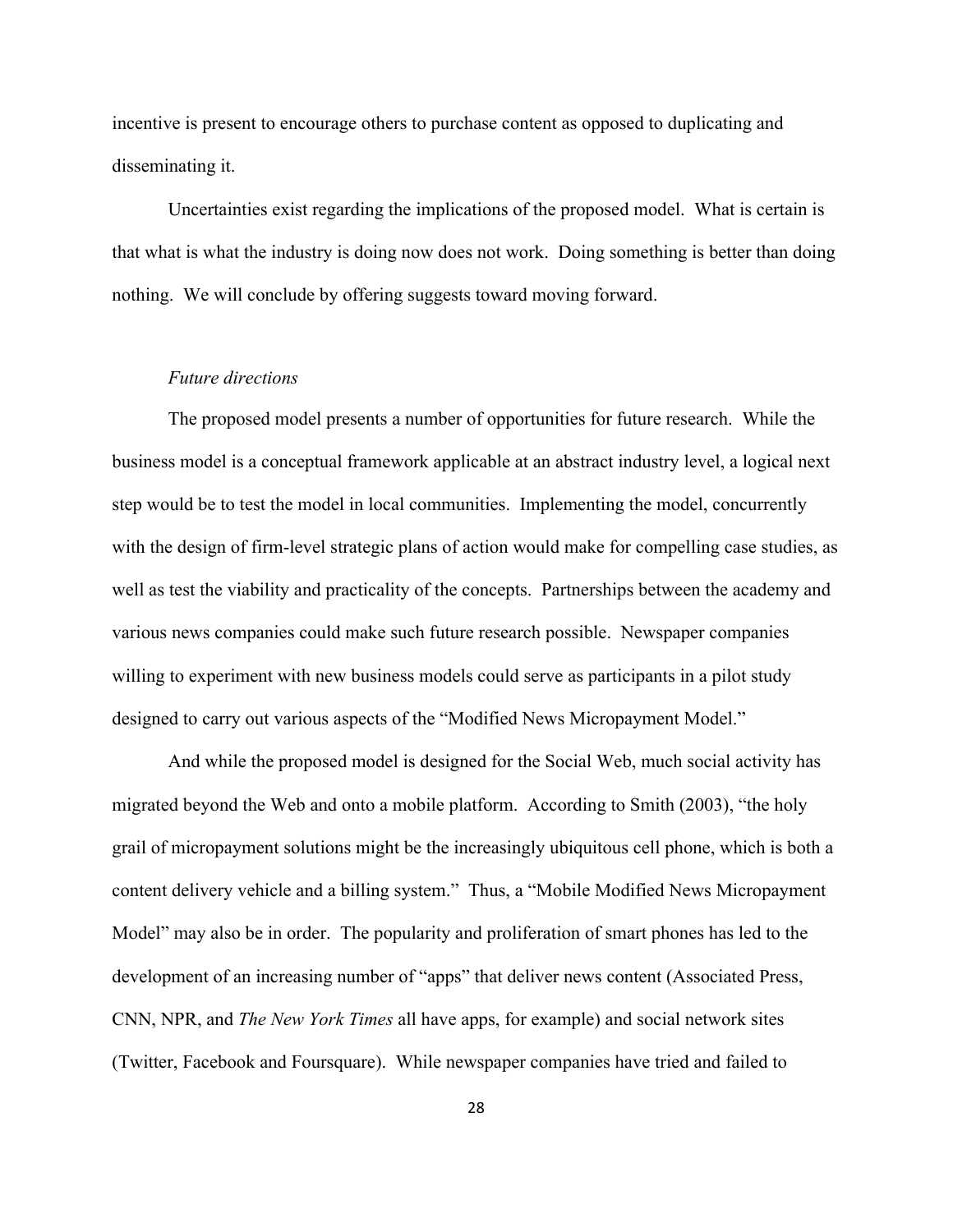implement pure play micropayment systems on the Internet, mobile offers a second chance to experiment with ways to monetize news content on a platform where consumers are more willing to pay, while avoiding the pitfalls of free online content (Saba, 2010). Future research should explore mobile micropayment possibilities, as well as other business models for mobile platforms.

Another direction for future research is to conduct a number of micropayment experiments aimed at measuring consumers' willingness to micropay. Experimental designs would allow for the control of pricing points, payment systems and currencies, among other variables.

And finally, this study has explored and presented a micropayment model for *news* (primarily newspaper) content, but the model may be just as viable for other forms of media. Future studies could examine business models for other news industries, such as television, as well as entertainment, SNS's and user-generated content (Smith, 2003; Andrews, 2009; Isaacson, 2009; Foremski, 2009).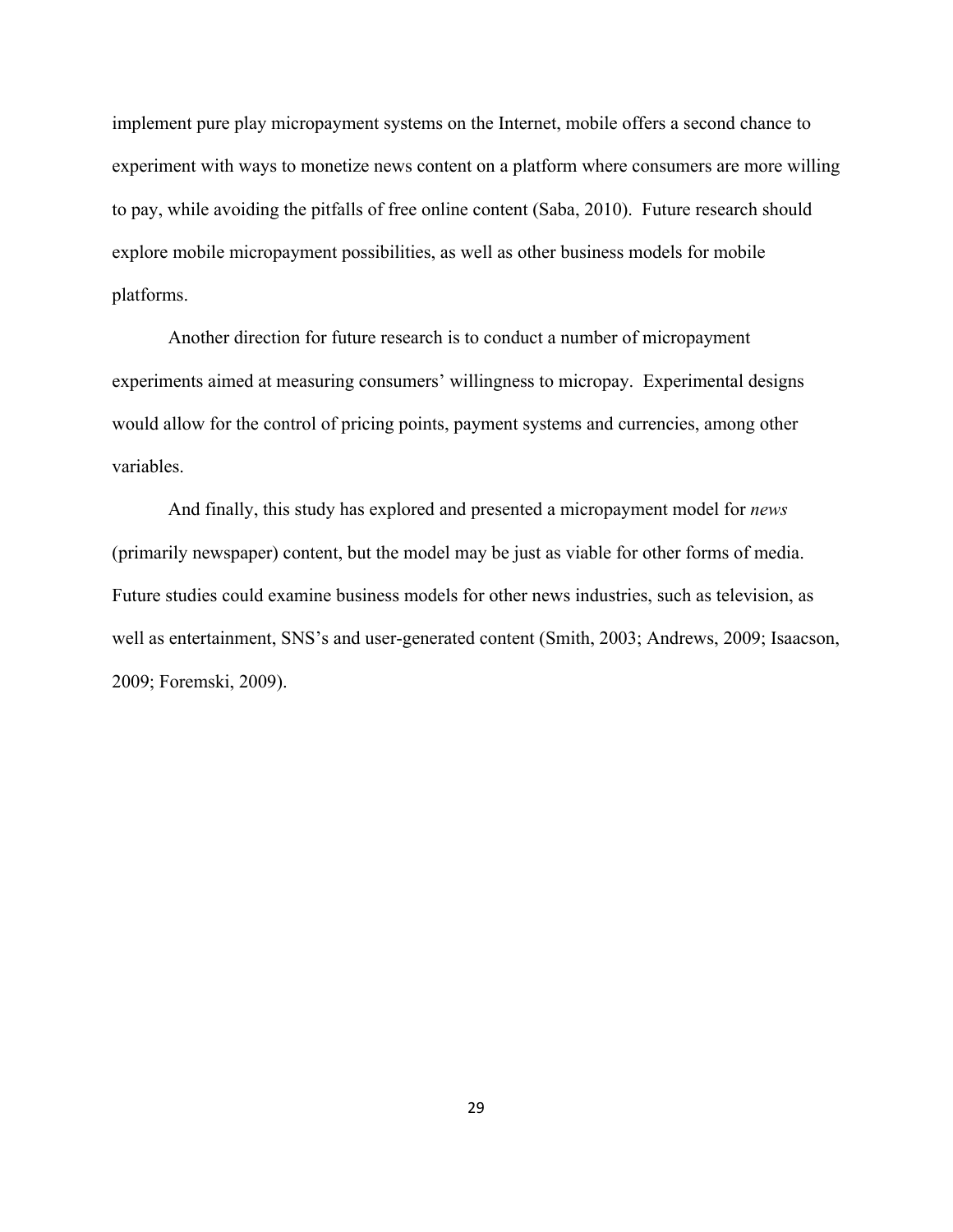#### REFERENCES

Abernathy, P. (2010, March 4). Mary Junck Research Colloquium. Presentation at the University of North Carolina. Chapel Hill, N.C. Retrieved online March 30, 2010 at http://www.youtube.com/watch?v=hoZsImDjJWg&feature=youtube\_gdata

Anderson, C. (2009). *Free.* New York, NY: Hyperion

Anderson, C. (2006). *The Long Tail.* New York, NY: Hyperion

- Andrews, P. (2009). Imagining a penny-a-click Web with Google smack in the middle. TechFlash. Retrieved November 20, 2009 from the World Wide Web: http://www.techflash.com/seattle/2009/02/Imagining a penny-a-click Web-with Google smack in the middle 39992387.html
- Becker, G.M., DeGroot, M.H., & Marschak, J. (1964). Measuring utility by a single-response sequential method. *Behavioral Science*, 9, 226-232.
- Bearden, W.O. and Shimp, T.A. (1982). "The Use of extrinsic cues to facilitate product adoptions." *Journal of Marketing Research*, 19, 2, 229-39.

Bedell, D. (2000). "Pay-per-click Micropayments may become the norm on the Net," *Dallas Morning News*. Retrieved November 20, 2009 at http://www.dallasnews.com/technology/218421, micropayments.html

Berger, P. (Fall 2009). Social Media ROI: Digging for Traffic. Newspaper Association of America. Retrieved November 21, 2009 from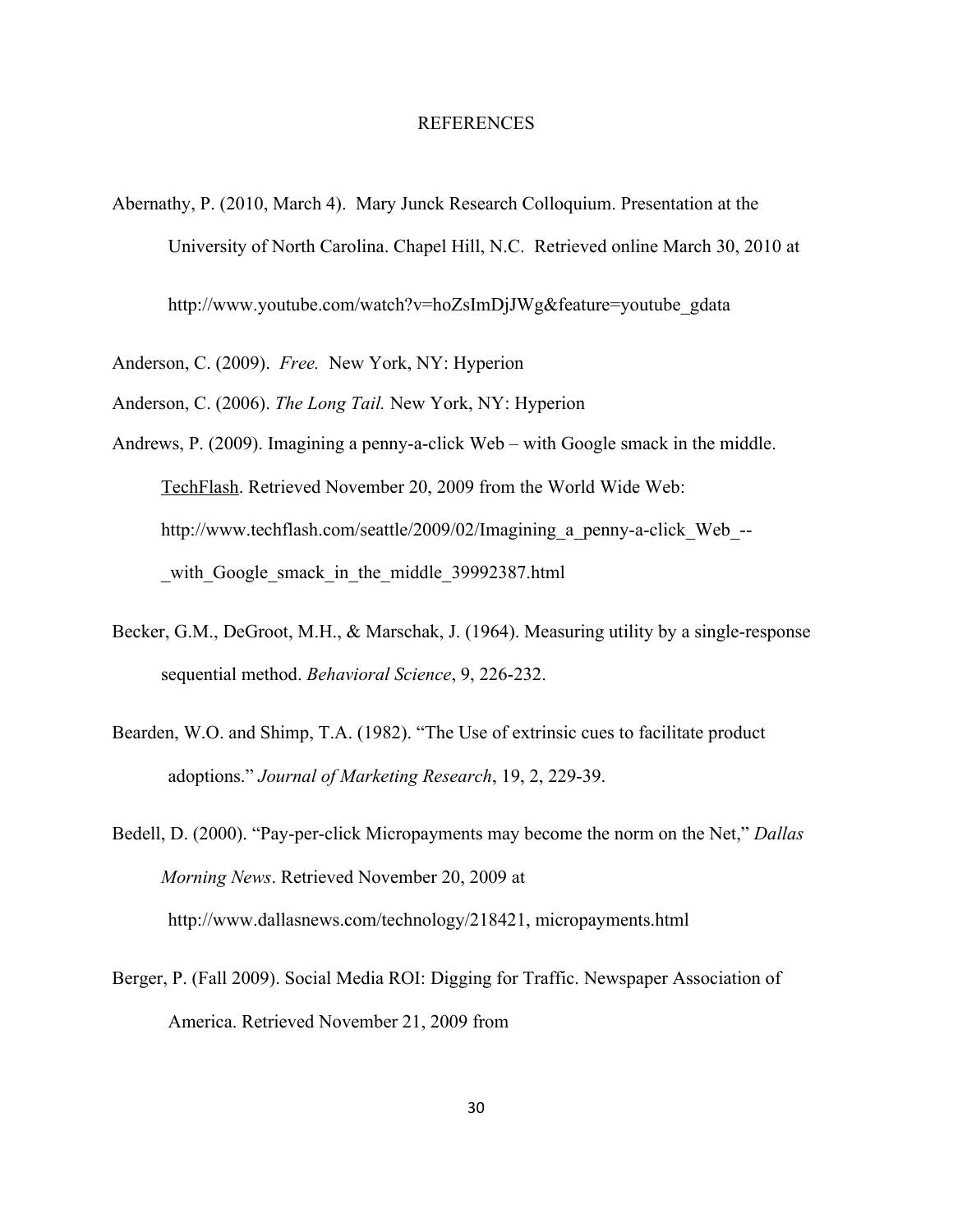http://www.naa.org/Resources/Publications/Digital%20Edge/Digital-Edge-Fall-2009/8- Social-Media-ROI-Bookmarking/8-Social-Media-ROI-Bookmarking.aspx

- Brill, S. (2009). Brill's secret plan to save the New York Times and journalism itself. *Poynter Online: Romenesko.* Retrieved November 20, 2009 at http://www.poynter.org/column.asp?id=45&aid=158210&view=print
- Chyi, H. I. & Sylvie, G. (2001). "The medium is global, the content is not: The role of geography in online newspaper markets." *Journal of Media Economics*, 14(4), 231- 248.
- Chyi, H. I. (2005). "Willingness to pay for online news: An empirical study on the viability of the subscription model." *Journal of Media Economics*, 18(2), 131-142
- Chyi, H.I. (2009). "Macaroni & cheese, Ramen noodles, and online news." Newmediaresearch.org Retrieved March 26, 2010 at http://www.newmediaresearch.org/2010/02/macaroni-cheese-ramen-noodles-and-onlinenews/
- Chyi, H. I. & Yang, M. J. (2009). Is online news an inferior good? Empirically examining the economic nature of online news among users. *Journalism & Mass Communication Quarterly*, 86(3), 594-612.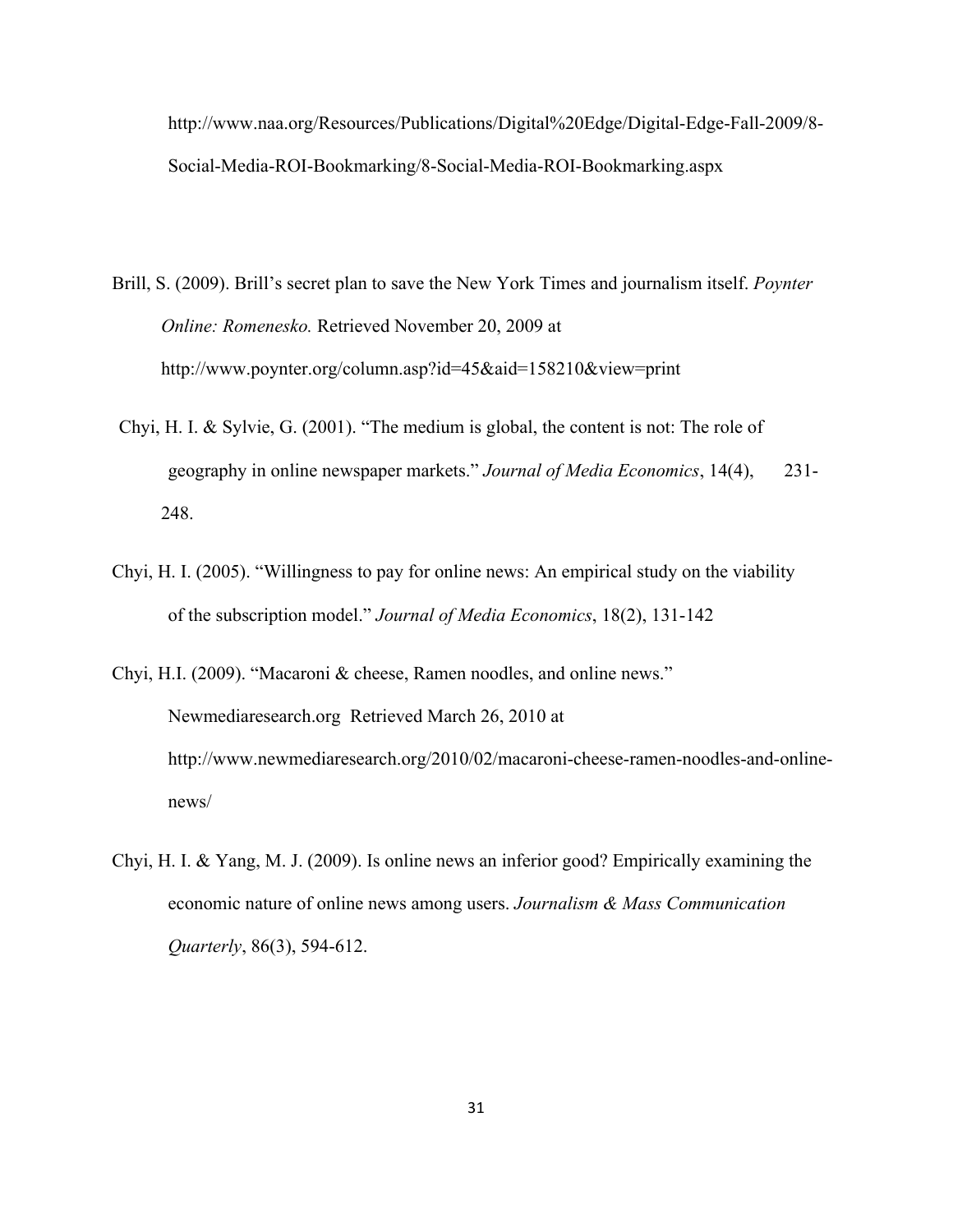- Clemons. E. (2009). "Business models for monetizing Internet applications and Web sites: experience, theory, and predictions." *Journal of Management Information Systems*, 26(2), 15-41
- Crovitz, G. (2009). Information wants to be expensive. *The Wall Street Journal*. Retrieved November 19, 2009 from http://online.wsj.com/article/SB123534987719744781.html
- Dennison, D.C. (2000). What's a penny worth on the Web? Maybe a lot. *The Boston Globe.* Retrieved November 20, 2009 from http://www.highbeam.com/doc/1P2-8628739.html
- Dodds, W.B., Monroe, K.B. and Grewal, D. (1991). "Effects of price, brand, and store information on buyers' product evaluation." *Journal of Marketing Research*, 28 3, 307-19.
- Dou, W. (2004). "Will Internet users pay for online content?" *Journal of Advertising Research,* p. 349-359*.*
- Dubner, S. J. (2009). "What would micropayments do for journalism? A Freakonomics quorum." *Freakonomics blog.* Retrieved November 19, 2009 from http://freakonomics.blogs.nytimes.com/2009/02/18/blnk/
- Enders, A., Hungenberg, H., Denker, HP, & Mauch, S. (2008). The long tail of social networking: Revenue models of social networking sites. *European Management Journal*, 26, 199-211.
- Evangelista, B. (2010, February 17). Survey: paying for online content a tough sell. *San Francisco Chronicle.* Retrieved online at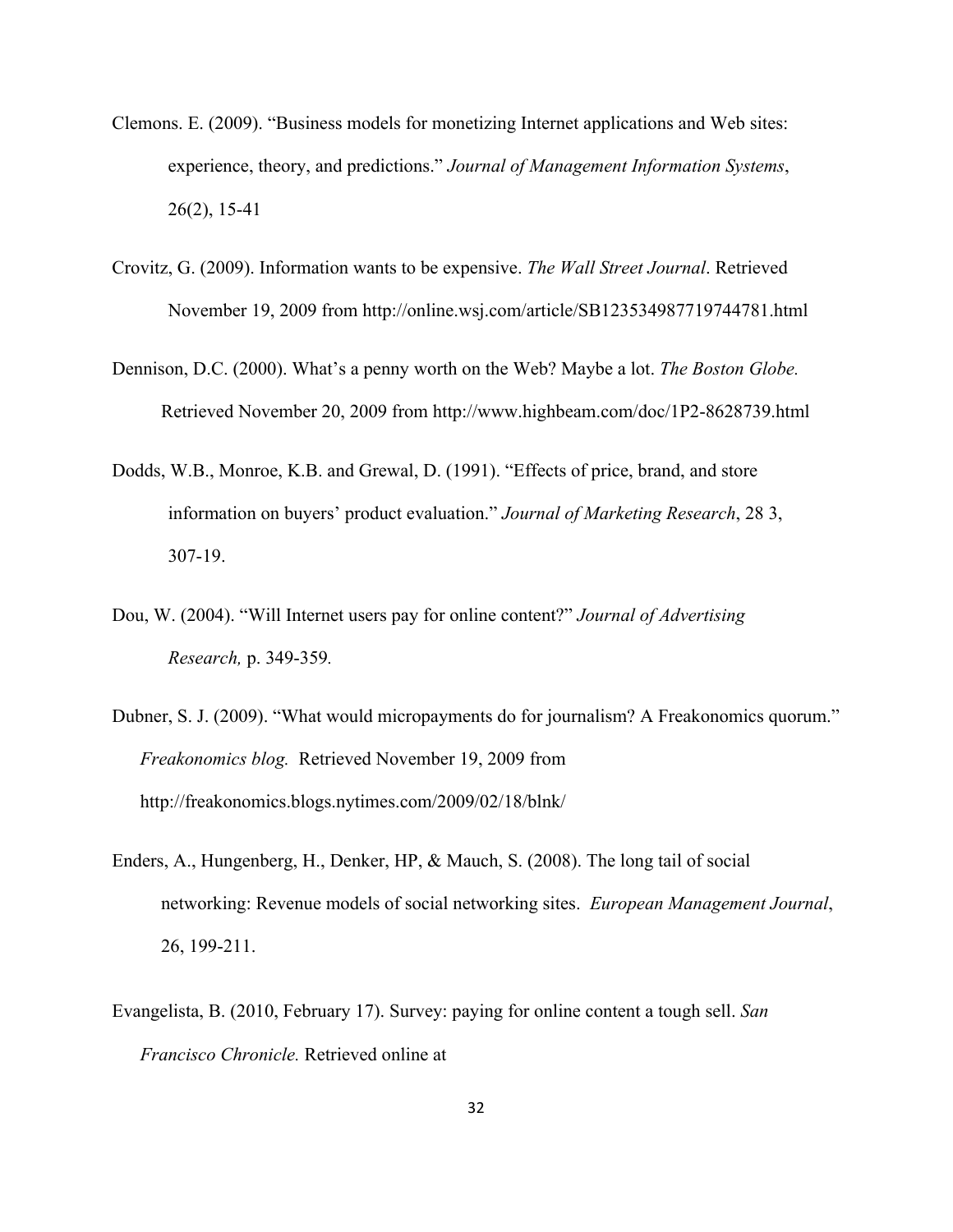http://www.sfgate.com/cgibin/article.cgi?f=/c/a/2010/02/17/BU591C2C99.DTL&feed=rs s.business#ixzz0ifl0SPI7

Fine, J. (2009). "For subscribers only: Locking up the news sites." *BusinessWeek.* Retrieved November 21, 2009 at

http://www.businessweek.com/magazine/content/09\_09/b4121069909748.htm

Foremski, T. (2009). Some ideas on reinventing newspapers. *Silicon Valley Watcher.* Retrieved November 20, 1999 at

http://www.siliconvalleywatcher.com/mt/archives/2009/02/some\_ideas\_on\_r.php

- Hsee, C.K., Yu, F., Zhang, J., & Zhang, Y. (2003, June). Medium maximization. *Journal of Consumer Research*, 30, 1-14.
- Isaacson, W. (2009) "How to save your newspaper." *TIME.* Retrieved November 20, 2009 from the World Wide Web: http://www.time.com/time/business/article/0,8599,1877191,00.html
- Jelassi, T. & Enders, A. (2005). Strategies for E-business creating value through electronic and mobile commerce. Essex, England: Pearson Education Limited.
- Jenkins, H. (2004). "The cultural logic of media convergence." *International Journal of Cultural Studies,* 7 (1), p. 39-40.

JournalismOnline.com (2009). Retrieved November 19, 2009 from www.JournalismOnline.com

Kincaid, J. (2009). Bodega: A Cross-platform marketplace that lets gamers swap virtual currencies for cash. *TechCrunch*. Retrieved on November 21, 2009 from the World Wide Web: http://www.techcrunch.com/2009/11/04/bodega-a-cross-platform-marketplace-thatlets-gamers-swap-virtual-currencies-for-cash/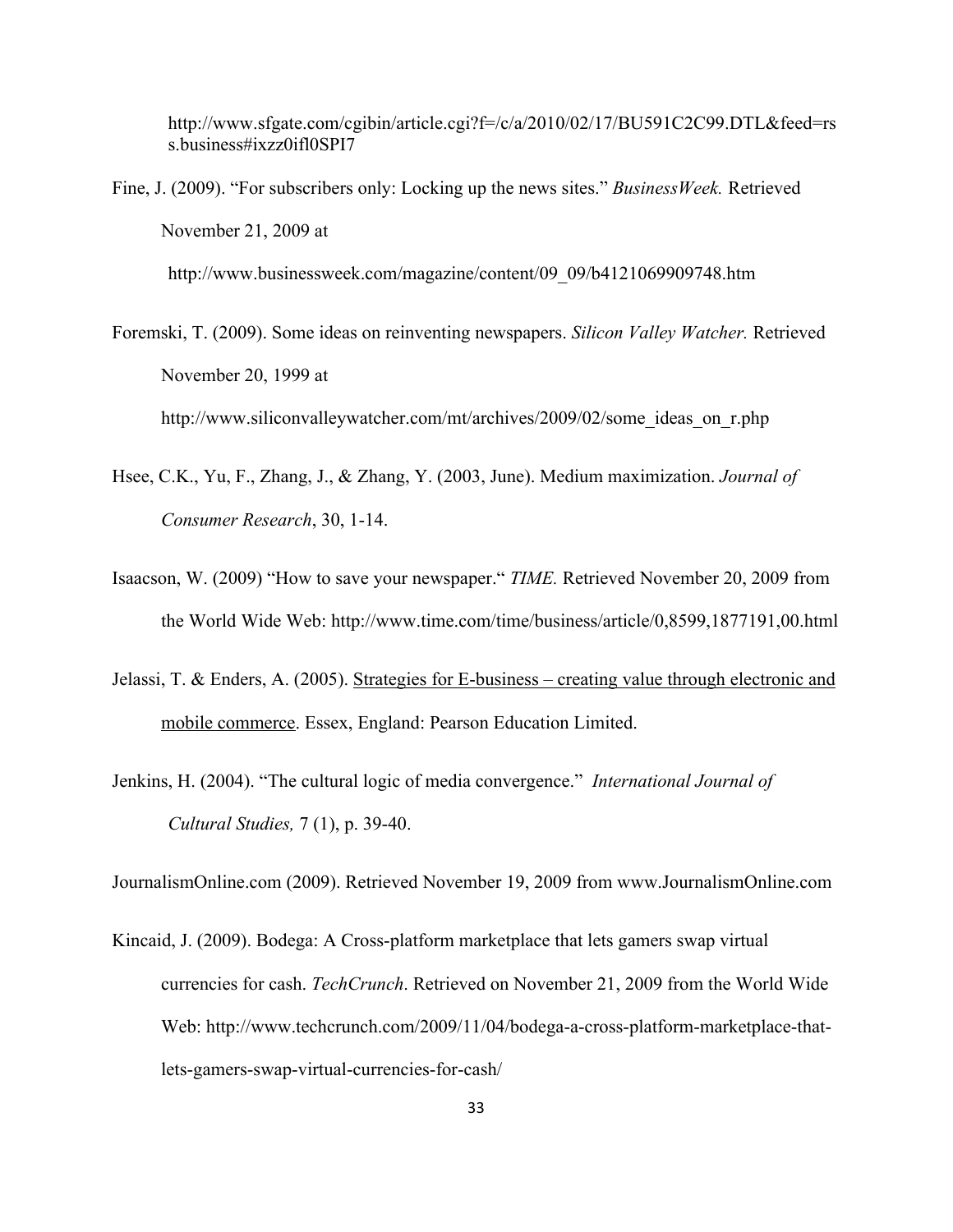- Lauden, K.C. & Travers, C.G. (2008). *e-commerce: business. Technology. Society*, (4<sup>th</sup> Edition). Upper Saddle River, HJ: Prentice Hall.
- Loechner, J. (2009). Newspaper execs and readers view online news availability differently. *MediaPost*: Research Brief. Retrieved November 21, 2009 from the World Wide Web: http://www.mediapost.com/publications/?fa=Articles.showArticle&art\_aid=117010
- Mahadevan, B. (2000). Business models for Internet-based e-commerce: An anatomy. *California Management Review*, 42 (4), 55-69.
- MarketingVox (2009a). Online newspaper ad revenue falls 17%. Retrieved November 20, 2009 from the World Wide Web: http://www.marketingvox.com/online-newspaper-adrevenue-falls-17-045582/

MediaBuyerPlanner (2009). 'Boston Globe' charges for new digital version. Retrieved November 20, 2009 from the World Wide Web: http://www.mediabuyerplanner.com/entry/46616/boston-globe-charges-for-new-digitalversion/

Mitchell, B. (2009). Read all about me on Kachingle: Where I'm paying for news. *Poynter Online.* Retrieved November 19, 2009 from http://www.poynter.org/column.asp?id=131&aid=158396

Mintzberg, H. 1973. *The nature of managerial work.* New York*,* New York: Harper Row.

Moldovanu, B, & Tietzel, M. (1998). Goethe's Second-Price Auction. *Journal of Political Economy*, 106, 854-859.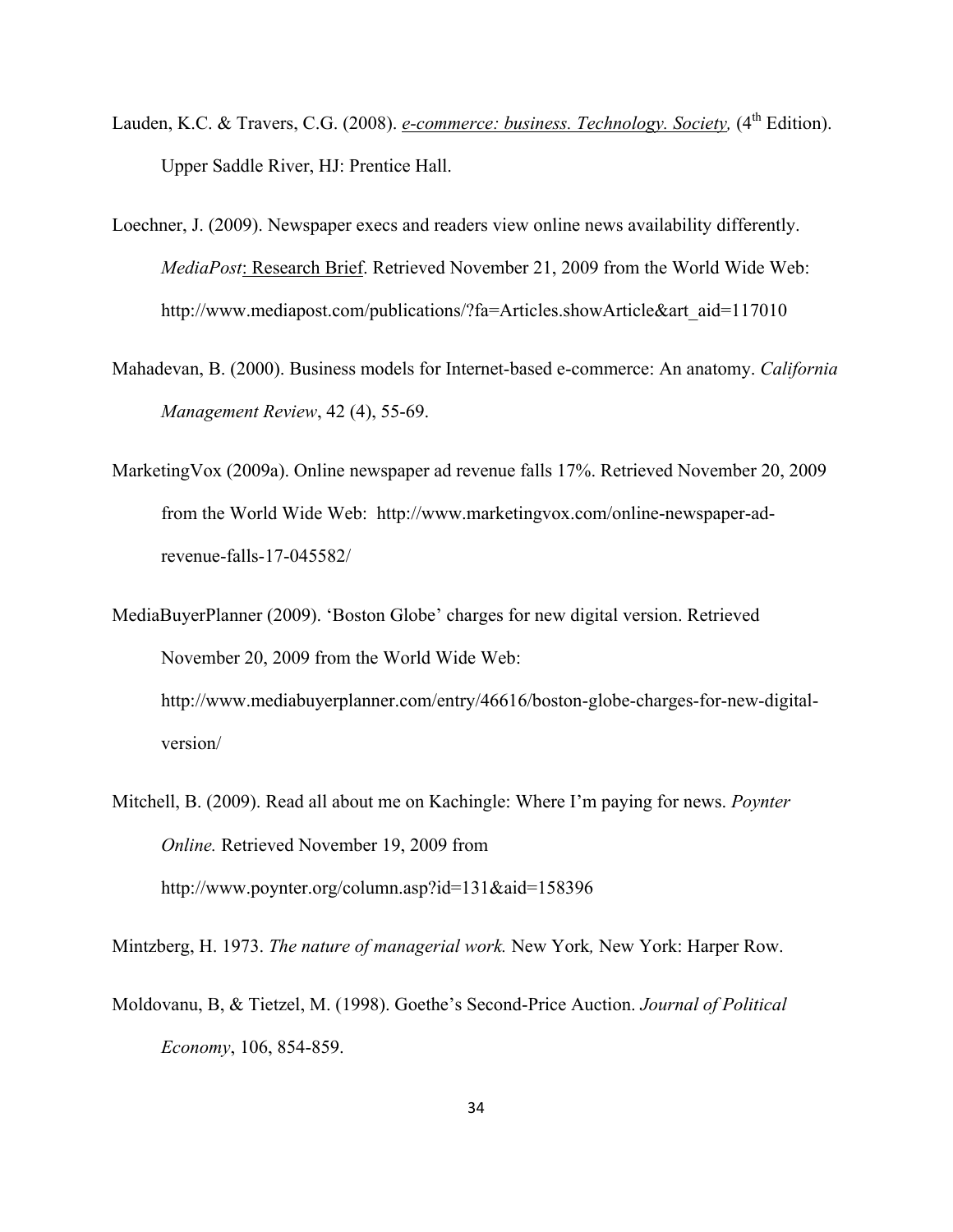- Musil, S. (2009). Wall Street Journal plans micropayments model. *CNet news*. Retrieved November 21, 2009 from the World Wide Web: http://news.cnet.com/8301-1023\_3- 10237303-93.html
- Picard, R.G. (2000). Changing business models of online content services: Their implications for multimedia and other content producers. *Journal of Media Management*, 2 (3). 60-68.
- Picard, R.G. (2009). Blogs, tweets, social media, and the news business. *Nieman Reports.*  Retrieved November 20, 2009 from the World Wide Web: http://www.nieman.harvard.edu/reportsitem.aspx?id=101887
- Pérez-Peña, R. (2009). Newsday to charge to read its Web site. Retrieved November 19, 2009 from http://www.nytimes.com/2009/10/23/business/media/23newsday.html

Pérez-Peña, R. (2010, March 26). The Times of London to charge online. *Media Decoder blog: The New York Times*. Retrieved March 26, 2010 from http://mediadecoder.blogs.nytimes.com/2010/03/26/the-times-of-london-to-charge-online/

- Raghubir, P., and Srivastava, J. (2002), "Effect of face value on monetary valuation in foreign currencies," *Journal of Consumer Research*, 29(3), 335-347.
- Reich, B. (2009). Digital media's keys to success: Must-read content. Nieman Foundation for Journalism at Harvard. Retrieved November 20, 2009 from the World Wide Web: http://www.nieman.harvard.edu/reportsitem.aspx?id=101887

Rogers, E. (1995). Diffusion of Innovations, (4th ed.). New York, New York: Free.

Saba, J. (2010, March). "Mobilizing mobile." *Editor & Publisher.* 26-31.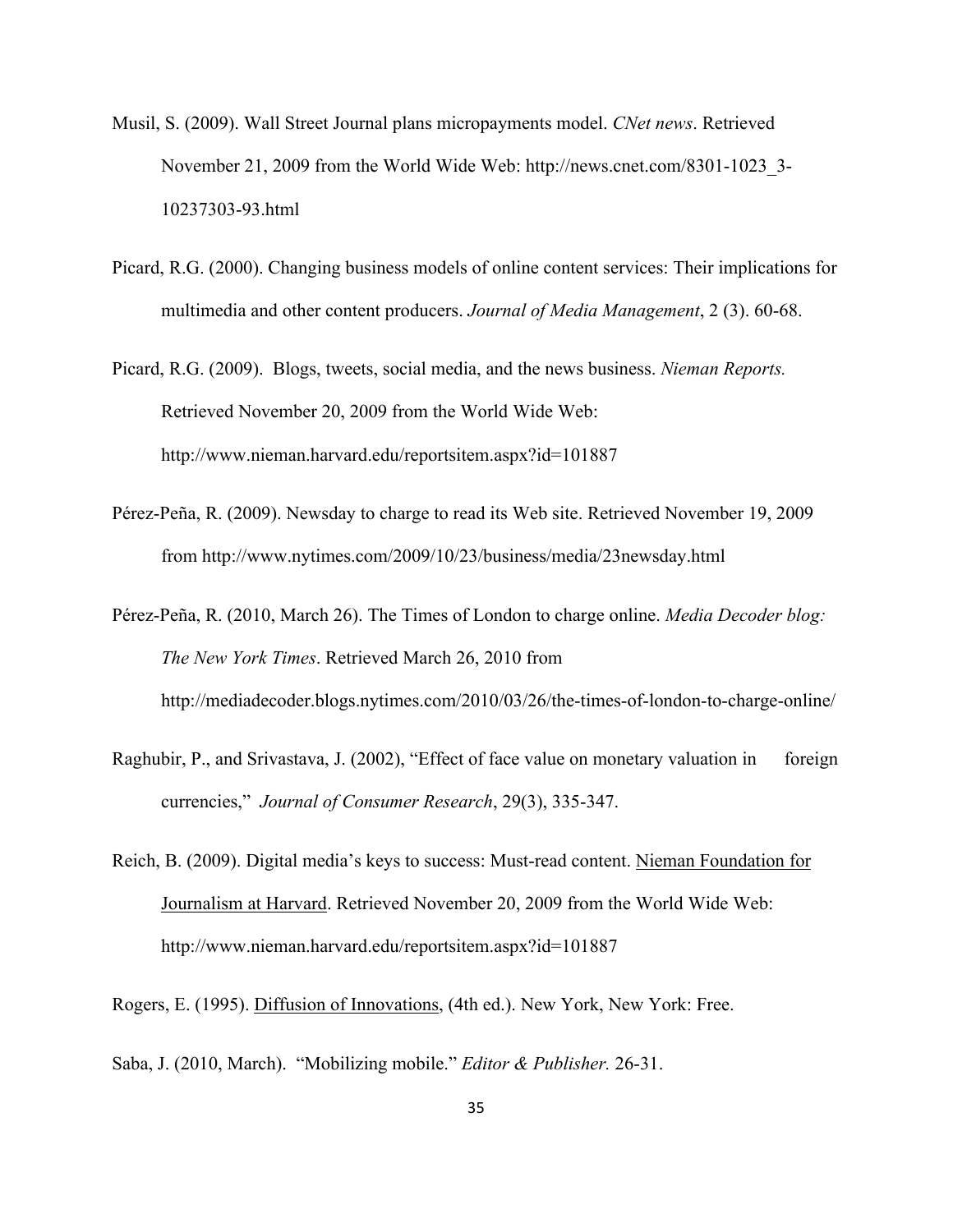- Saksena, S. & Hollifield, C.A. (2002). U.S. Newspapers and the Development of Online Editions. *International Journal of Media Management,* 4(2), 75-84.
- Seward, Z.M. (2009, September). Google developing a micropayment platform and pitching newspapers. *Nieman Labs.* Retrieved November 19, 2009 from http://www.niemanlab.org/2009/09/google-developing-a-micropayment-platform-andpitching-newspapers-open-need-not-mean-free/
- Seward, Z.M. (2009, November). Google CEO Eric Schmidt envisions the news consumer of the future. *Nieman Journalism Lab.* Retrieved November 19, 2009 from http://www.niemanlab.org/2009/11/google-ceo-eric-schmidt-envisions-the-newsconsumer-of-the-future/
- Shafer, J. (2009). Not all information wants to be free. *Slate.* Retrieved November 19, 2009 from http://www.slate.com/formatdynamics/CleanPrintProxy.aspx?125865
- Shafir, E., Diamond, P., & Tversky, A. (1997). Money illusion. *Quarterly Journal of Economics*, 112 (May), 341-373.
- Sindik, A.R. & Graybeal, G.M. (2010, March 7). *Newspaper micropayments and Millennial Generation acceptance: A brand loyalty perspective.* Paper presented at the Association for Education in Journalism and Mass Communication Mid-Winter Conference, Media Management and Economics division, University of Oklahoma, Norman, OK.
- Sylvie, G. (2008). *Developing an online newspaper business model: Long distance meets the long tail.* Paper presented at the International Symposium on Online Journalism, Austin, Texas.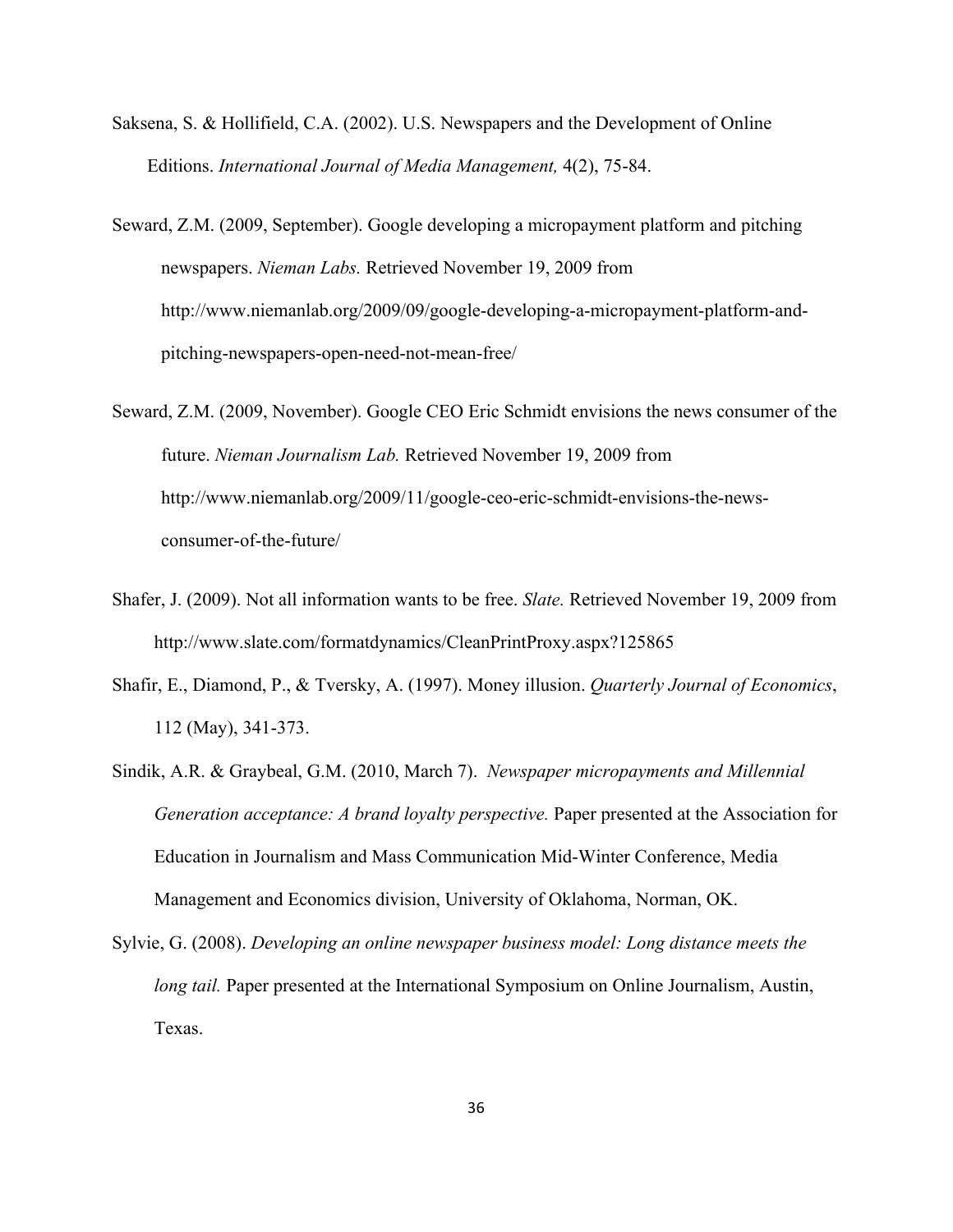- Sylvie, G. & Chyi, H. I. (2007). One product, two markets: How geography differentiates online newspaper audiences. *Journalism & Mass Communication Quarterly*, 84(3), 562-58
- Smith, S. (2003). Paying for content and making content pay: Online micropayment strategies and solutions. *EContent*, 26(4), 26.
- The Economist. The end of the free lunch—Again. *Economist*.com . Retrieved March 26, 2010 from www.economist.com/opinion/displayStory.cfm?story\_id=13326158).
- Teece, D.J. Profiting from technological innovation: Implications for integration, collaboration, licensing, and public policy. In D.J. Teece (ed.), *The Competitive Challenge*, Cambridge, MA: Ballinger, 1987, pp. 185–219.
- Timmers, P. (1998). Business models for electronics markets. European Commission, Directorate-General III.
- Typaldos, C. (2009). Read all about me on Kachingle: Where I'm paying for news. Poynter Online. Retrieved November 20m 2009 from the World Wide Web: http://www.poynter.org/column.asp?id=131&aid=158396
- Vickery, W. (1961). Counter speculation, auctions and competitive sealed tenders. *Journal of Finance*, 16, 8-37.
- Wang, C.L., Zhang, V., Ye, L.R., & Nguyen, D.D. (2005). Subscription to fee-based online services: What makes consumer pay for online content? *Journal of Electronic Commerce Research*, 6, 304-311.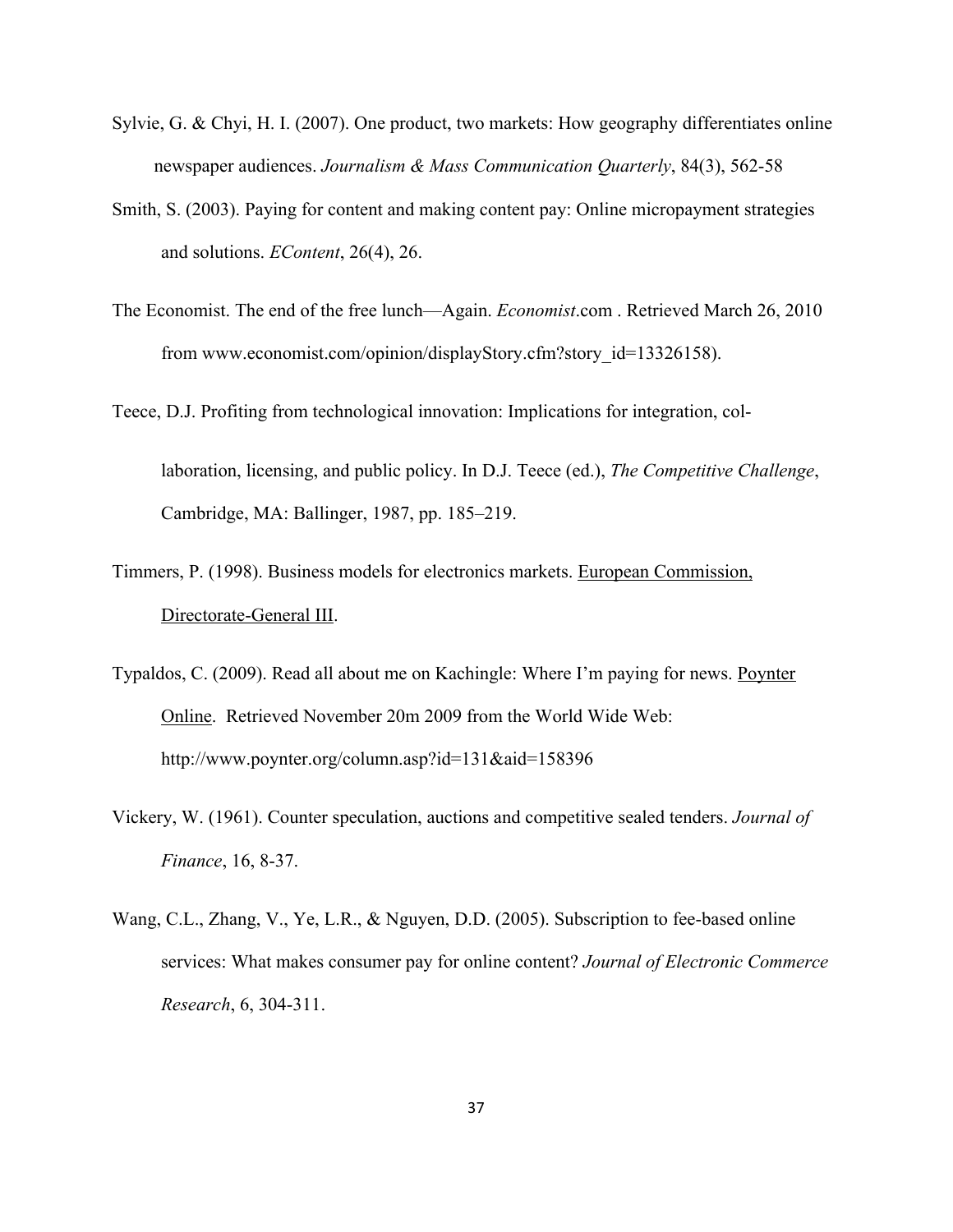- Wertenbroch, K. & Skiera, B. (2002). Measuring consumer willingness to pay at the point of purchase. *Journal of Marketing Research*, 39(2), 228-241.
- Zeithaml, V.A. (1988) "Consumer perceptions of price, quality, and value: A means-end model and synthesis of evidence." *Journal of Marketing,* 52, 3, 2-22.
- Zeng, M. & Reinartz, W. (2003). Beyond online search: the road to profitability. *California Management Review*, 45, 107-130.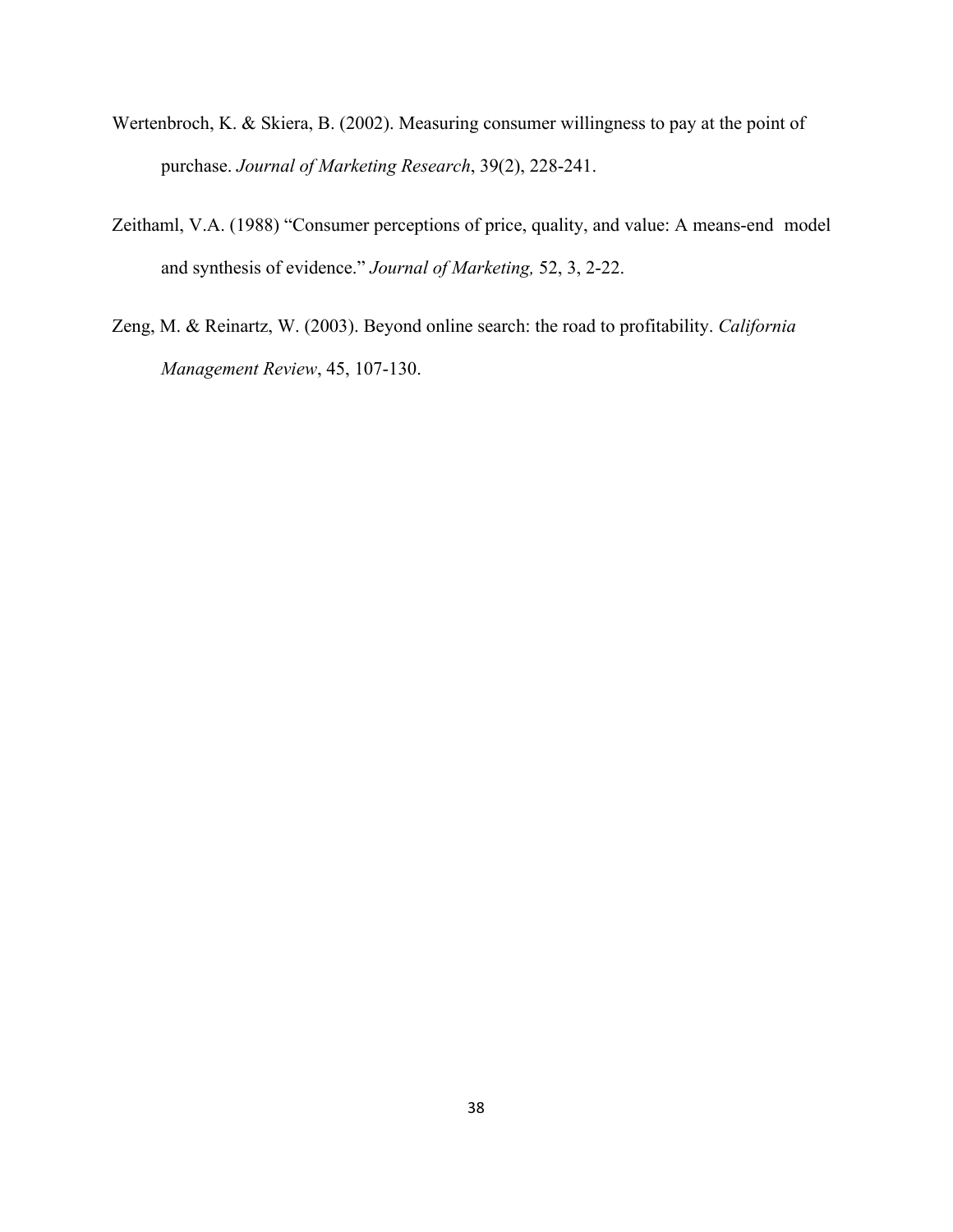## FIGURES



Figure 1. Modified News Micropayment Model